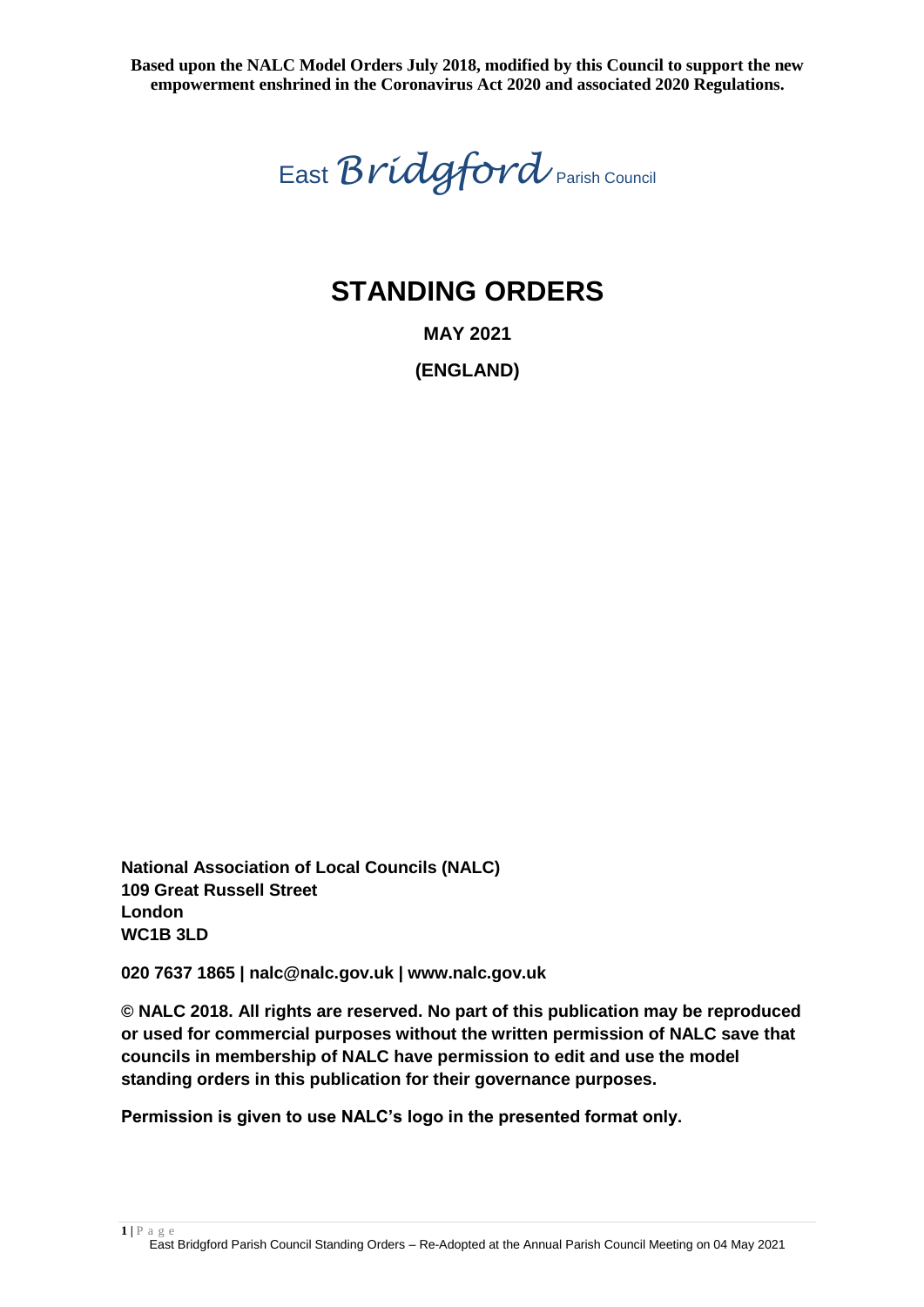| 1. |                                                                   |
|----|-------------------------------------------------------------------|
| 2. |                                                                   |
| 3. |                                                                   |
| 4. |                                                                   |
| 5. |                                                                   |
| 6. | <b>EXTRAORDINARY MEETINGS OF THE COUNCIL, COMMITTEES AND SUB-</b> |
| 7. |                                                                   |
| 8. |                                                                   |
| 9. | MOTIONS FOR A MEETING THAT REQUIRE WRITTEN NOTICE TO BE           |
|    | 10. MOTIONS AT A MEETING THAT DO NOT REQUIRE WRITTEN NOTICE 14    |
|    |                                                                   |
|    |                                                                   |
|    |                                                                   |
|    |                                                                   |
|    |                                                                   |
|    |                                                                   |
|    |                                                                   |
|    |                                                                   |
|    |                                                                   |
|    |                                                                   |
|    | 21. RESPONSIBILITIES UNDER DATA PROTECTION LEGISLATION 22         |
|    |                                                                   |
|    |                                                                   |
|    | 24. COMMUNICATING WITH DISTRICT AND COUNTY OR UNITARY             |
|    |                                                                   |
|    |                                                                   |
|    |                                                                   |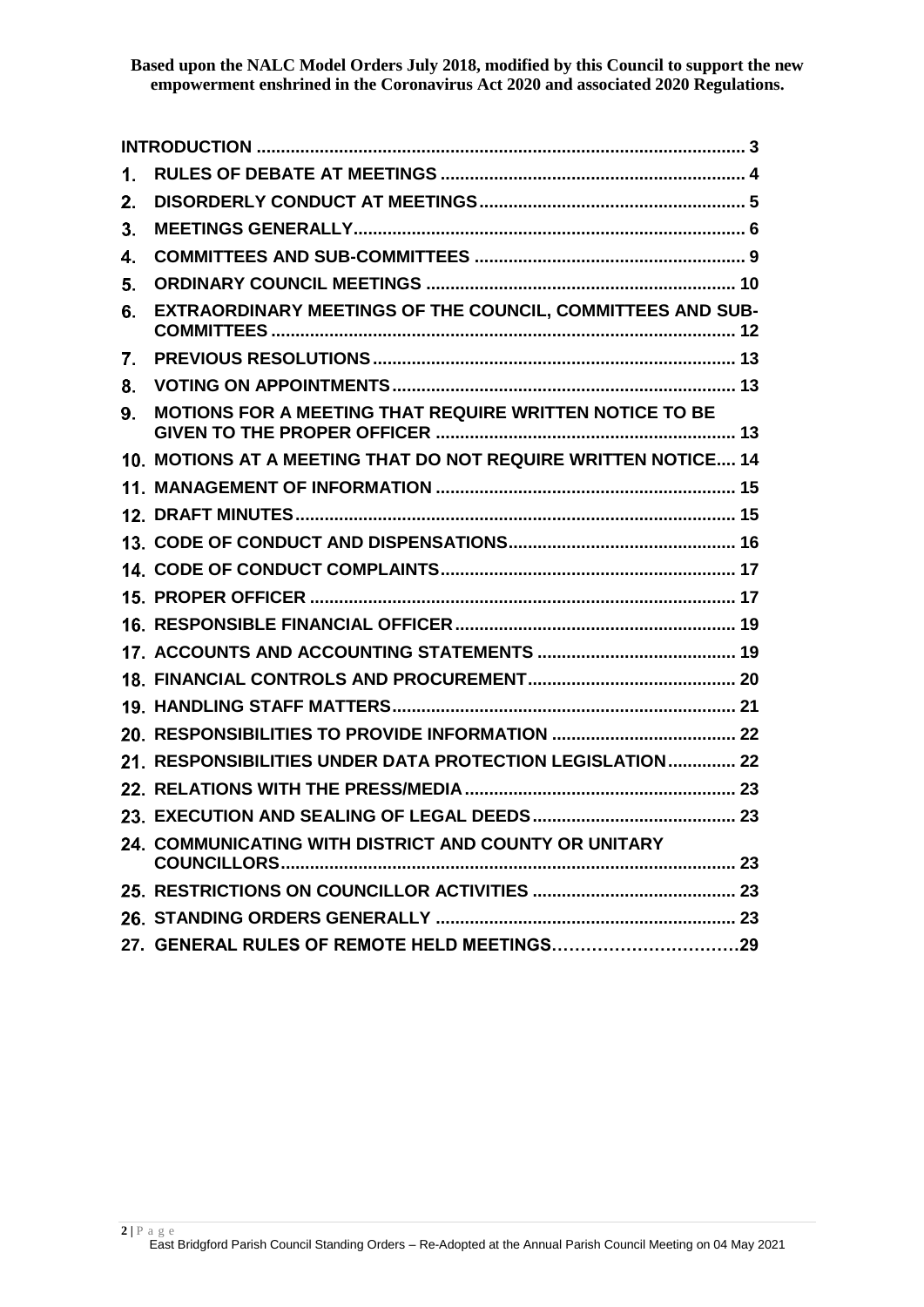## <span id="page-2-0"></span>**INTRODUCTION**

These model standing orders update the National Association of Local Council (NALC) model standing orders contained in "Local Councils Explained" by Meera Tharmarajah (© 2013 NALC). This publication contains new model standing orders which reference new legislation introduced after 2013 when the last model standing orders were published.

## **HOW TO USE MODEL STANDING ORDERS**

Standing orders are the written rules of a local council. Standing orders are essential to regulate the proceedings of a meeting. A council may also use standing orders to confirm or refer to various internal organisational and administrative arrangements. The standing orders of a council are not the same as the policies of a council but standing orders may refer to them.

Local councils operate within a wide statutory framework. NALC model standing orders incorporate and reference many statutory requirements to which councils are subject. It is not possible for the model standing orders to contain or reference all the statutory or legal requirements which apply to local councils. For example, it is not practical for model standing orders to document all obligations under data protection legislation. The statutory requirements to which a council is subject apply whether or not they are incorporated in a council's standing orders.

The model standing orders do not include model financial regulations. Financial regulations are standing orders to regulate and control the financial affairs and accounting procedures of a local council. The financial regulations, as opposed to the standing orders of a council, include most of the requirements relevant to the council's Responsible Financial Officer. Model financial regulations are available to councils in membership of NALC.

## **DRAFTING NOTES**

Model standing orders that are in bold type contain legal and statutory requirements. It is recommended that councils adopt them without changing them or their meaning. Model standing orders not in bold are designed to help councils operate effectively but they do not contain statutory requirements so they may be adopted as drafted or amended to suit a council's needs. It is NALC's view that all model standing orders will generally be suitable for councils.

For convenience, the word "councillor" is used in model standing orders and, unless the context suggests otherwise, includes a non-councillor with or without voting rights.

A model standing order that includes brackets like this '( )' requires information to be inserted by a council. A model standing order that includes brackets like this '[ ]' and the term 'OR' provides alternative options for a council to choose from when determining standing orders.

**UPDATE April 2020** Items denoted by a purple dot ● are still applicable for remote meeting. The hightlighted section in **yellow** are amendments from the Local Authorities and Police and Crime Panels (Coronavirus) (Flexibility of Local Authority and Police and Crime Panel Meetings) (England and Wales) Regulations 2020

From this moment on the The Local Authorities and Police and Crime Panels (Coronavirus) (Flexibility of Local Authority and Police and Crime Panel Meetings) (England and Wales) Regulations 2020 shall be referred to as LAPCP Regulations 2020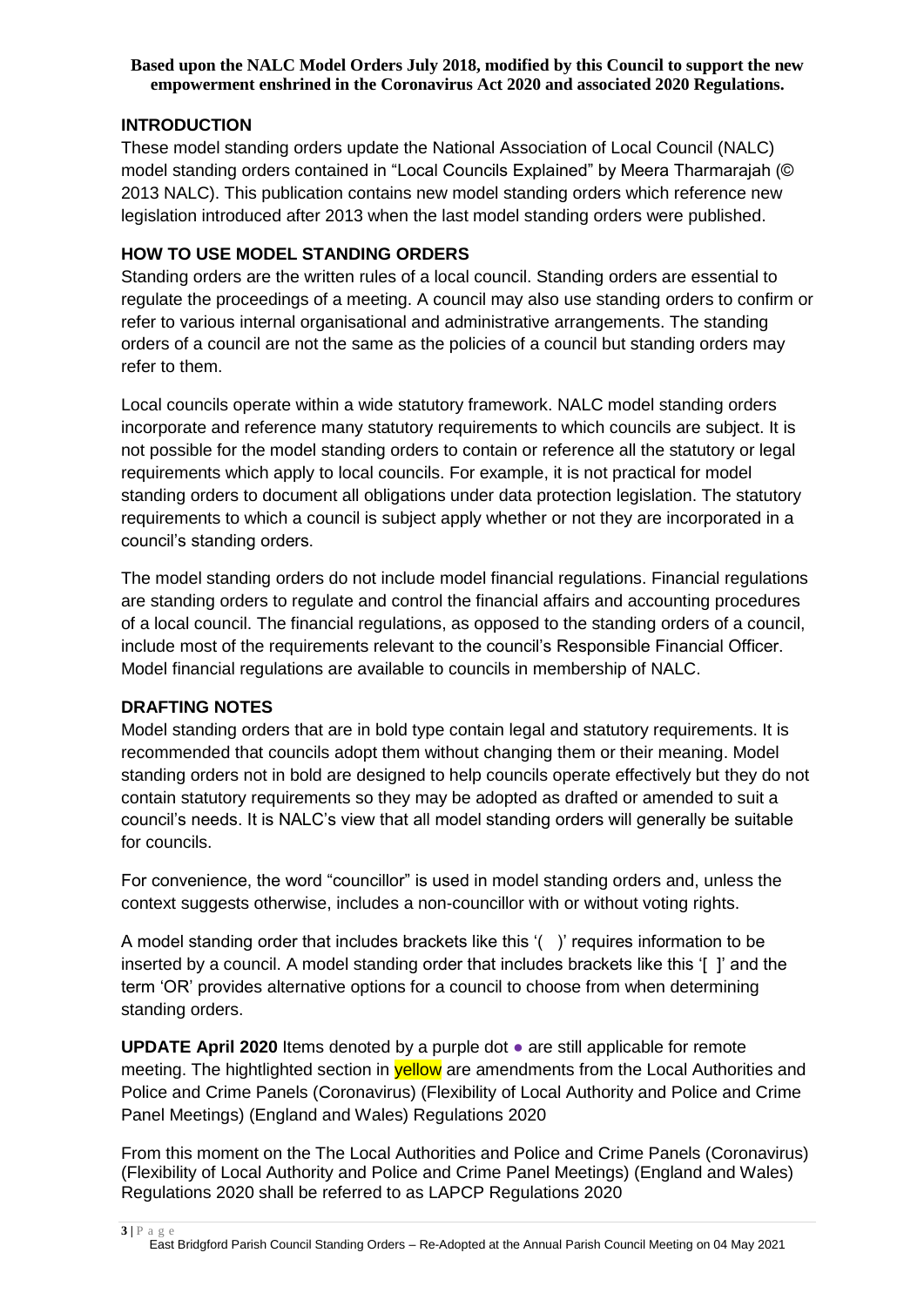## <span id="page-3-0"></span>1. • RULES OF DEBATE AT MEETINGS

- a Motions on the agenda shall be considered in the order that they appear unless the order is changed at the discretion of the chairman of the meeting.
- b A motion (including an amendment) shall not be progressed unless it has been moved and seconded.
- c A motion on the agenda that is not moved by its proposer may be treated by the chairman of the meeting as withdrawn.
- d If a motion (including an amendment) has been seconded, it may be withdrawn by the proposer only with the consent of the seconder and the meeting.
- e An amendment is a proposal to remove or add words to a motion. It shall not negate the motion.
- f If an amendment to the original motion is carried, the original motion (as amended) becomes the substantive motion upon which further amendment(s) may be moved.
- g An amendment shall not be considered unless early verbal notice of it is given at the meeting and, if requested by the chairman of the meeting, is expressed in writing to the chairman.
- h A councillor may move an amendment to his own motion if agreed by the meeting. If a motion has already been seconded, the amendment shall be with the consent of the seconder and the meeting.
- i If there is more than one amendment to an original or substantive motion, the amendments shall be moved in the order directed by the chairman of the meeting.
- j Subject to standing order 1(k), only one amendment shall be moved and debated at a time, the order of which shall be directed by the chairman of the meeting.
- k One or more amendments may be discussed together if the chairman of the meeting considers this expedient but each amendment shall be voted upon separately.
- l A councillor may not move more than one amendment to an original or substantive motion.
- m The mover of an amendment has no right of reply at the end of debate on it.
- n Where a series of amendments to an original motion are carried, the mover of the original motion shall have a right of reply either at the end of debate on the first amendment or at the very end of debate on the final substantive motion immediately before it is put to the vote.
- o Unless permitted by the chairman of the meeting, a councillor may speak once in the debate on a motion except:
	- i. to speak on an amendment moved by another councillor;
	- ii. to move or speak on another amendment if the motion has been amended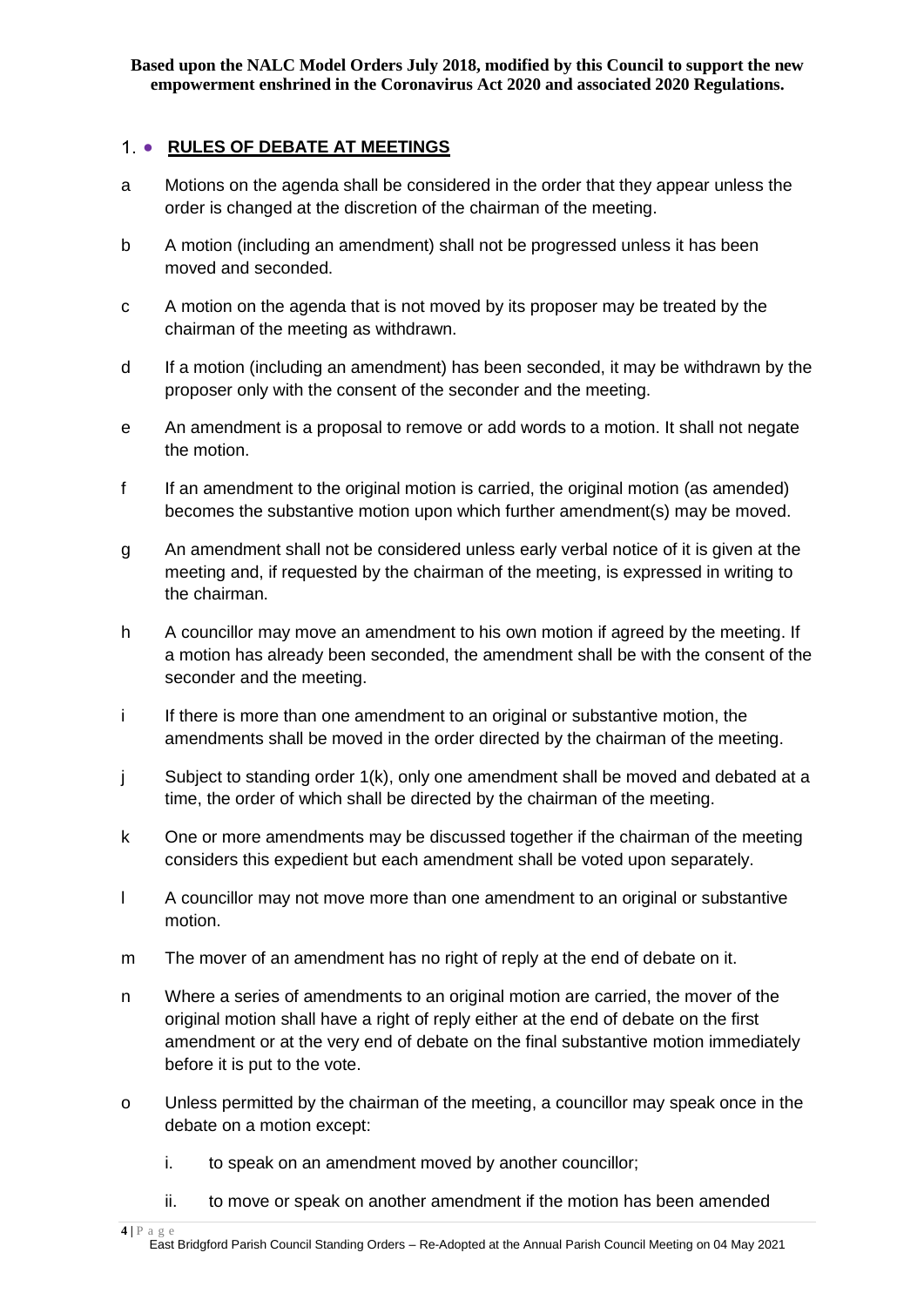since he last spoke;

- iii. to make a point of order;
- iv. to give a personal explanation; or
- v. to exercise a right of reply.
- p During the debate on a motion, a councillor may interrupt only on a point of order or a personal explanation and the councillor who was interrupted shall stop speaking. A councillor raising a point of order shall identify the standing order which he considers has been breached or specify the other irregularity in the proceedings of the meeting he is concerned by.
- q A point of order shall be decided by the chairman of the meeting and his decision shall be final.
- r When a motion is under debate, no other motion shall be moved except:
	- i. to amend the motion;
	- ii. to proceed to the next business;
	- iii. to adjourn the debate;
	- iv. to put the motion to a vote;
	- v. to ask a person to be no longer heard or to leave the meeting;
	- vi. to refer a motion to a committee or sub-committee for consideration;
	- vii. to exclude the public and press;
	- viii. to adjourn the meeting; or
	- ix. to suspend particular standing order(s) excepting those which reflect mandatory statutory or legal requirements.
- s Before an original or substantive motion is put to the vote, the chairman of the meeting shall be satisfied that the motion has been sufficiently debated and that the mover of the motion under debate has exercised or waived his right of reply.
- t Excluding motions moved under standing order 1(r), the contributions or speeches by a councillor shall relate only to the motion under discussion and shall not exceed () minutes without the consent of the chairman of the meeting.

## <span id="page-4-0"></span>2 . DISORDERLY CONDUCT AT MEETINGS

- a No person shall obstruct the transaction of business at a meeting or behave offensively or improperly. If this standing order is ignored, the chairman of the meeting shall request such person(s) to moderate or improve their conduct.
- b If person(s) disregard the request of the chairman of the meeting to moderate or improve their conduct, any councillor or the chairman of the meeting may move that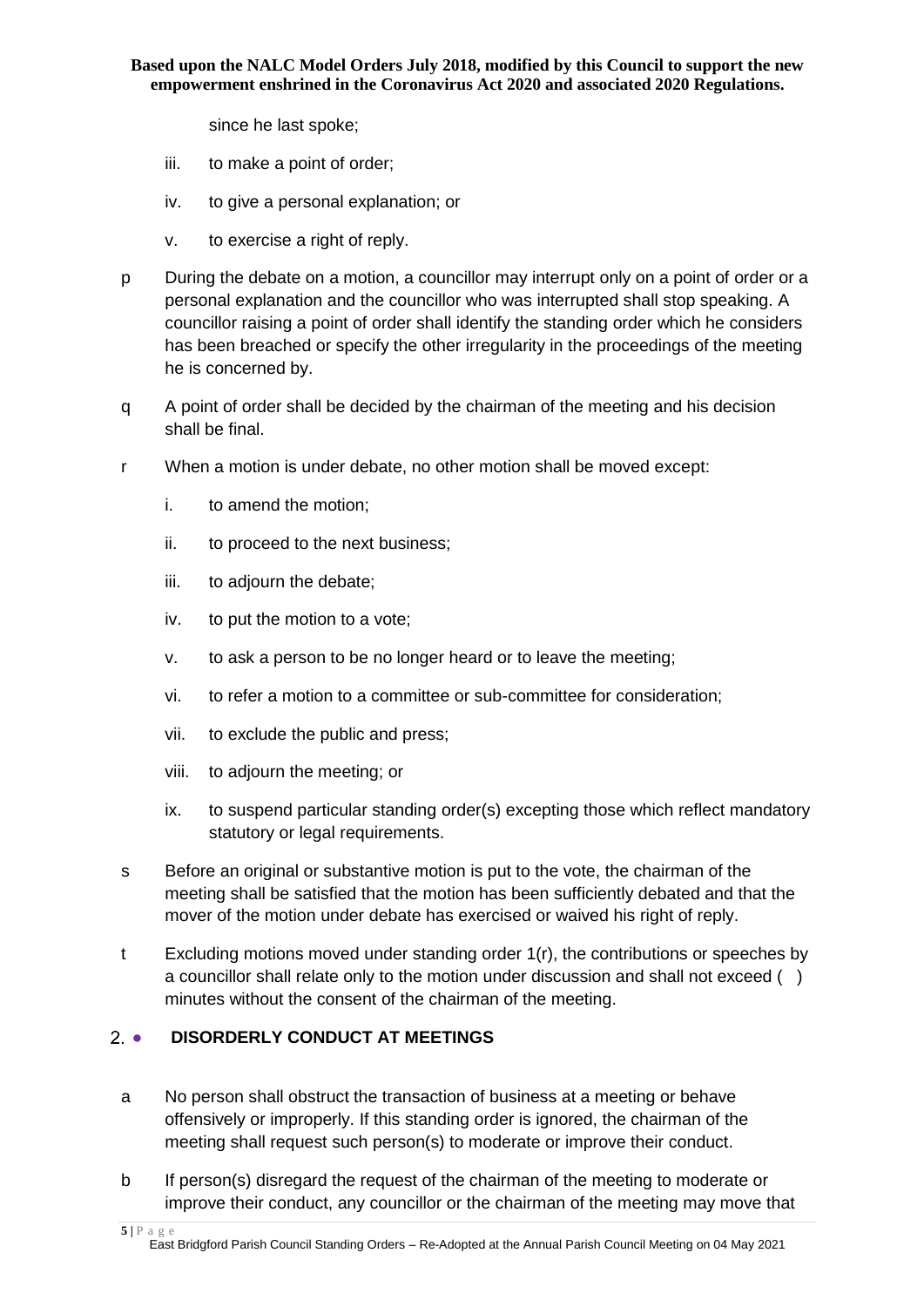the person be no longer heard or be excluded from the meeting. The motion, if seconded, shall be put to the vote without discussion.

c If a resolution made under standing order 2(b) is ignored, the chairman of the meeting may take further reasonable steps to restore order or to progress the meeting. This may include temporarily suspending or closing the meeting.

#### <span id="page-5-0"></span> $3<sub>1</sub>$ **MEETINGS GENERALLY**

| <b>Full Council meetings</b> |  |
|------------------------------|--|
| Committee meetings           |  |
| Sub-committee meetings       |  |
| <b>Remote Meetings</b>       |  |

#### ● ● **Meetings shall take place at a time and date as the Council shall determine** LAPCP Regulations 2020 Part 2 Reg 4(a)

or

In the interest of Council maintaining an open and transparent policy and in the spirit of cohesiveness the usual following guidelines may still be followed: Standing orders 3e and f.

- b **Council may alter the frequency, move or cancel such meetings.** LAPCP Regulations 2020 Part 2 Reg 4(a)
- c **A meeting of a local authority is not limited to a meeting of persons all of whom, or any of whom, are present in the same place and any reference to a "place" where a meeting is held, or to be held, includes reference to more than one place including electronic, digital or virtual locations such as internet locations, web addresses or conference call telephone numbers.** LAPCP Regulations 2020 Part 2 Reg 5 (1)
- d **Members(including members of the public) in remote attendance attends the meeting at any time if all of the conditions in subsection are satisfied: (a) to hear, and where practicable see, and be so heard and, where practicable, be seen by, the other members in attendance, (b) to hear, and where practicable see, and be so heard and, where practicable, be seen by, any members of the public entitled to attend the meeting in order to exercise a right to speak at the meeting, and (c) to be so heard and, where practicable, be seen by any other members of the public attending the meeting.** LAPCP Regulations 2020 Part 2 Reg 5 (2) (3) & (4**)**
- ● e **The minimum three clear days for notice of a meeting does not include the day on which notice was issued, the day of the meeting, a Sunday, a day of the Christmas break, a day of the Easter break or of a bank holiday or a day appointed for public thanksgiving or mourning.**
- ● f **The minimum three clear days' public notice for a meeting does not include the day on which the notice was issued or the day of the meeting unless the**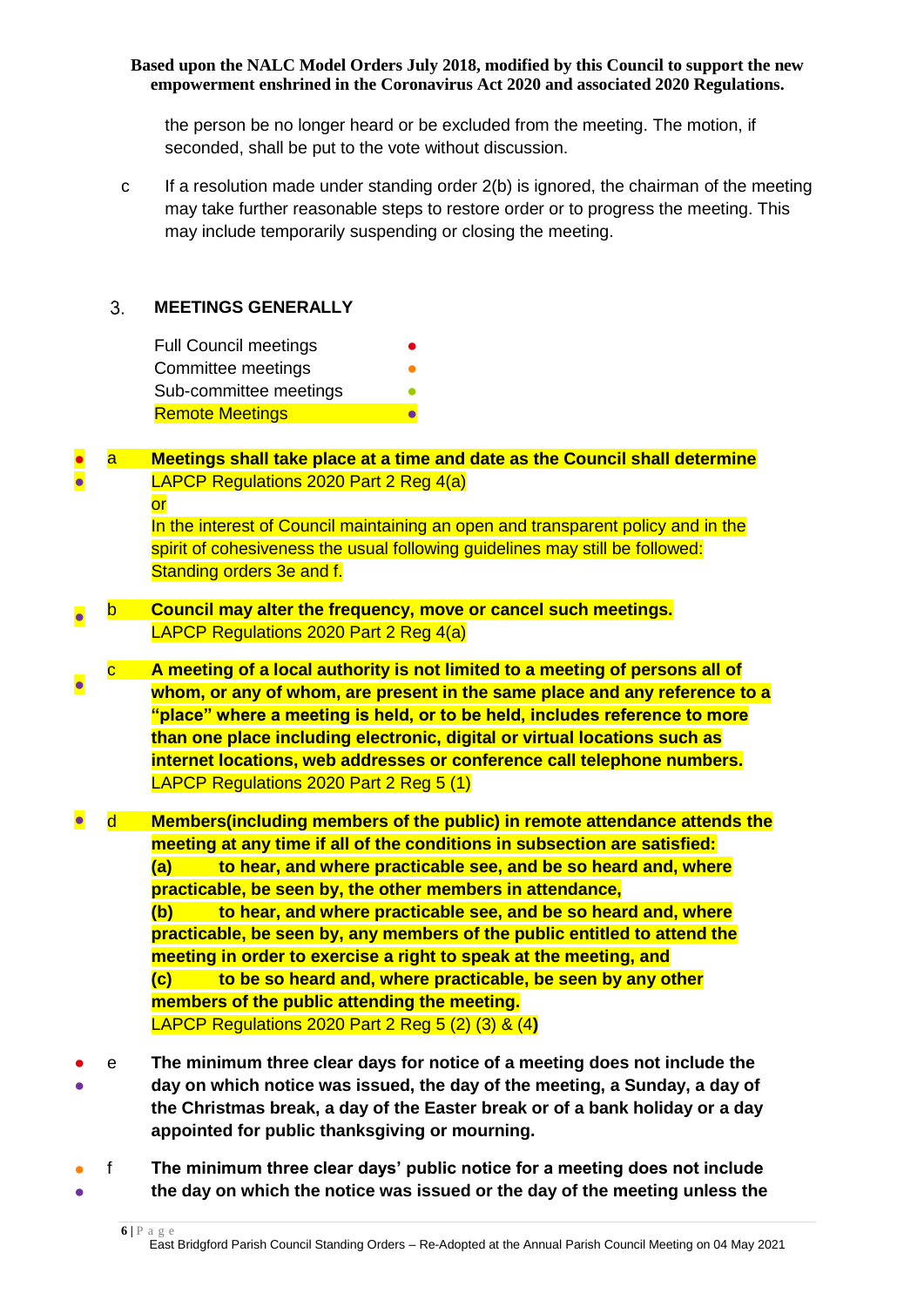**meeting is convened at shorter notice** OR [The minimum three clear days' public notice of a meeting does not include the day on which the notice was issued or the day of the meeting].

- g **Meetings shall be open to the public unless their presence is prejudicial to**
- **the public interest by reason of the confidential nature of the business to be**
- **transacted or for other special reasons. The public's exclusion from part or all of a meeting shall be by a resolution which shall give reasons for the public's exclusion.**
- **Member and public access to documents and remote access of public and press to a local authority meeting to enable them to attend or participate in that meeting by electronic means, including by telephone conference, video conference, live webcasts, and live interactive streaming. LAPCP Regulations 2020 Part 2 Reg 6(b) (c)**
- h **A meeting being "open to the public" include access to the meeting through remote means including (but not limited to) video conferencing, live webcast, and live interactive streaming and where a meeting is accessible to the public through such remote means the meeting is open to the public whether or not members of the public are able to attend the meeting in person;**  LAPCP Regulations 2020 Part 2 Reg 13(a)
	- i **Being "present" at a meeting include access through remote means mentioned in paragraph (a) above."**
- LAPCP Regulations 2020 Part 2 Reg 13(b)
- i Members of the public may make representations, answer questions and give evidence at a meeting which they are entitled to attend in respect of the business on the agenda.
- k The period of time designated for public participation at a meeting in accordance with standing  $order 3(i)$  shall not exceed  $(10)$  minutes unless directed by the chairman of the meeting.
- I Subject to standing order 3(k), a member of the public shall not speak for more than (3) minutes.
- m In accordance with standing order  $3(j)$ , a question shall not require a response at the meeting nor start a debate on the question. The chairman of the meeting may direct that a written or oral response be given.
- n A person shall raise his hand when requesting to speak and stand when speaking (except when a person has a disability or is likely to suffer discomfort)]. The chairman of the meeting may at any time permit a person to be seated when speaking.
- o A person who speaks at a meeting shall direct his comments to the chairman of the meeting.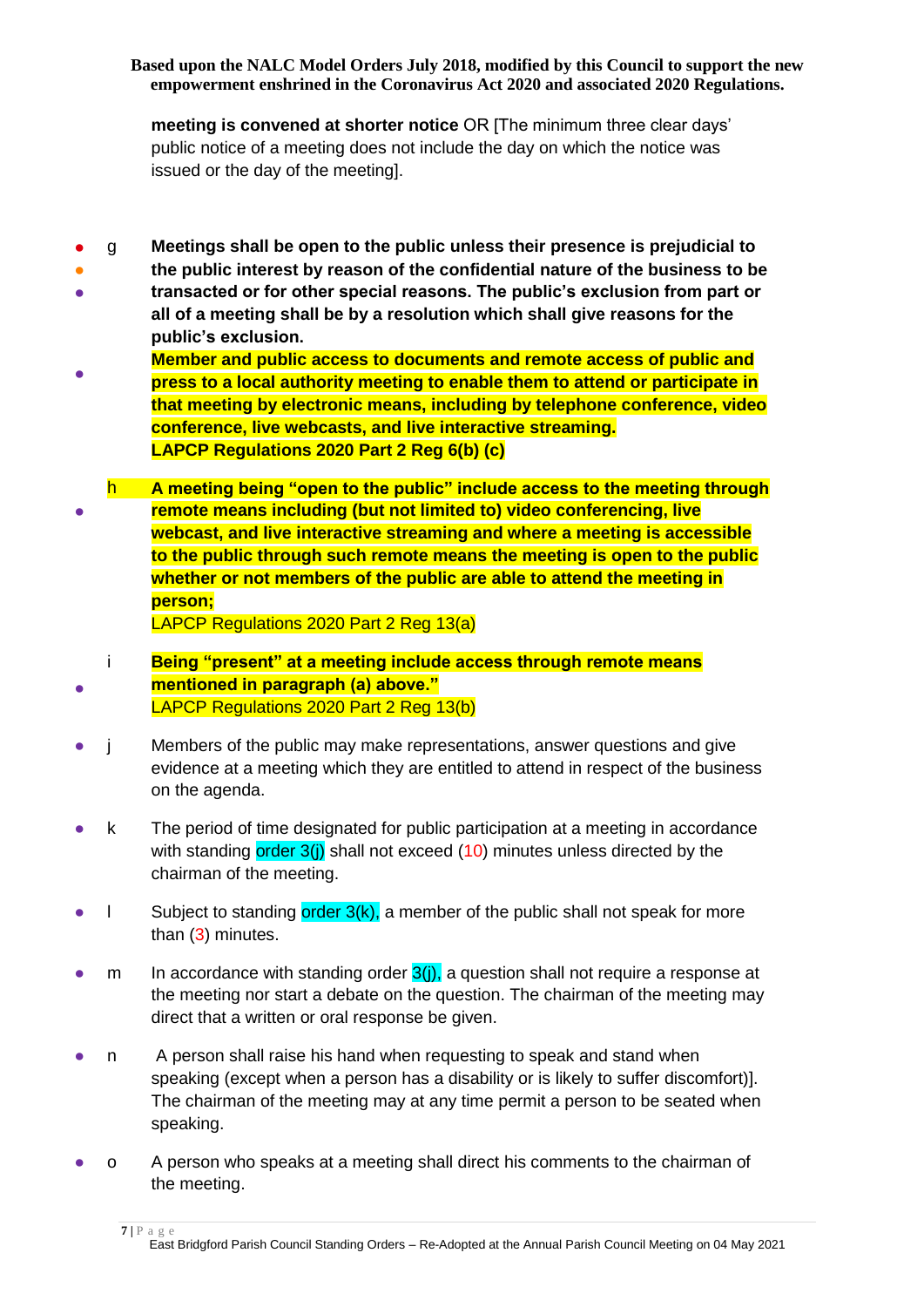- p Only one person is permitted to speak at a time. If more than one person wants to speak, the chairman of the meeting shall direct the order of speaking.
- q **Subject to standing order 3(s), a person who attends a meeting is permitted**
- **to report on the meeting whilst the meeting is open to the public. To**
- **"report" means to film, photograph, make an audio recording of meeting proceedings, use any other means for enabling persons not present to see or hear the meeting as it takes place or later or to report or to provide oral or written commentary about the meeting so that the report or commentary is available as the meeting takes place or later to persons not present.**
- r **A person present at a meeting may not provide an oral report or oral**
- **commentary about a meeting as it takes place without permission.**
- ●
- ● s **The press shall be provided with reasonable facilities for the taking of their report of all or part of a meeting at which they are entitled to be present.**
- ● t **Subject to standing orders which indicate otherwise, anything authorised or required to be done by, to or before the Chairman of the Council may in his absence be done by, to or before the Vice-Chairman of the Council (if there is one).**
- ● u **The Chairman of the Council, if present, shall preside at a meeting. If the Chairman is absent from a meeting, the Vice-Chairman of the Council (if there is one) if present, shall preside. If both the Chairman and the Vice-Chairman are absent from a meeting, a councillor as chosen by the councillors present at the meeting shall preside at the meeting.**
- v **Subject to a meeting being quorate, all questions at a meeting shall be**
- ● **decided by a majority of the councillors and non-councillors with voting rights present and voting.**
- ●
- ●  $\bullet$ w **The chairman of a meeting may give an original vote on any matter put to the vote, and in the case of an equality of votes may exercise his casting vote whether or not he gave an original vote.**
- $\bullet$

*See standing orders 5(h) and (i) for the different rules that apply in the election of the Chairman of the Council at the annual meeting of the Council.*

● ● x **Unless standing orders provide otherwise, voting on a question shall be by a show of hands.**

> or, Members to verbally announce their vote each in turn, or, Pressing a button to record their vote. LAPCP Regulations 2020 Part 2 Reg 6(a) **At the request of a councillor, the voting on any question shall be recorded**

**8 |** P a g e East Bridgford Parish Council Standing Orders – Re-Adopted at the Annual Parish Council Meeting on 04 May 2021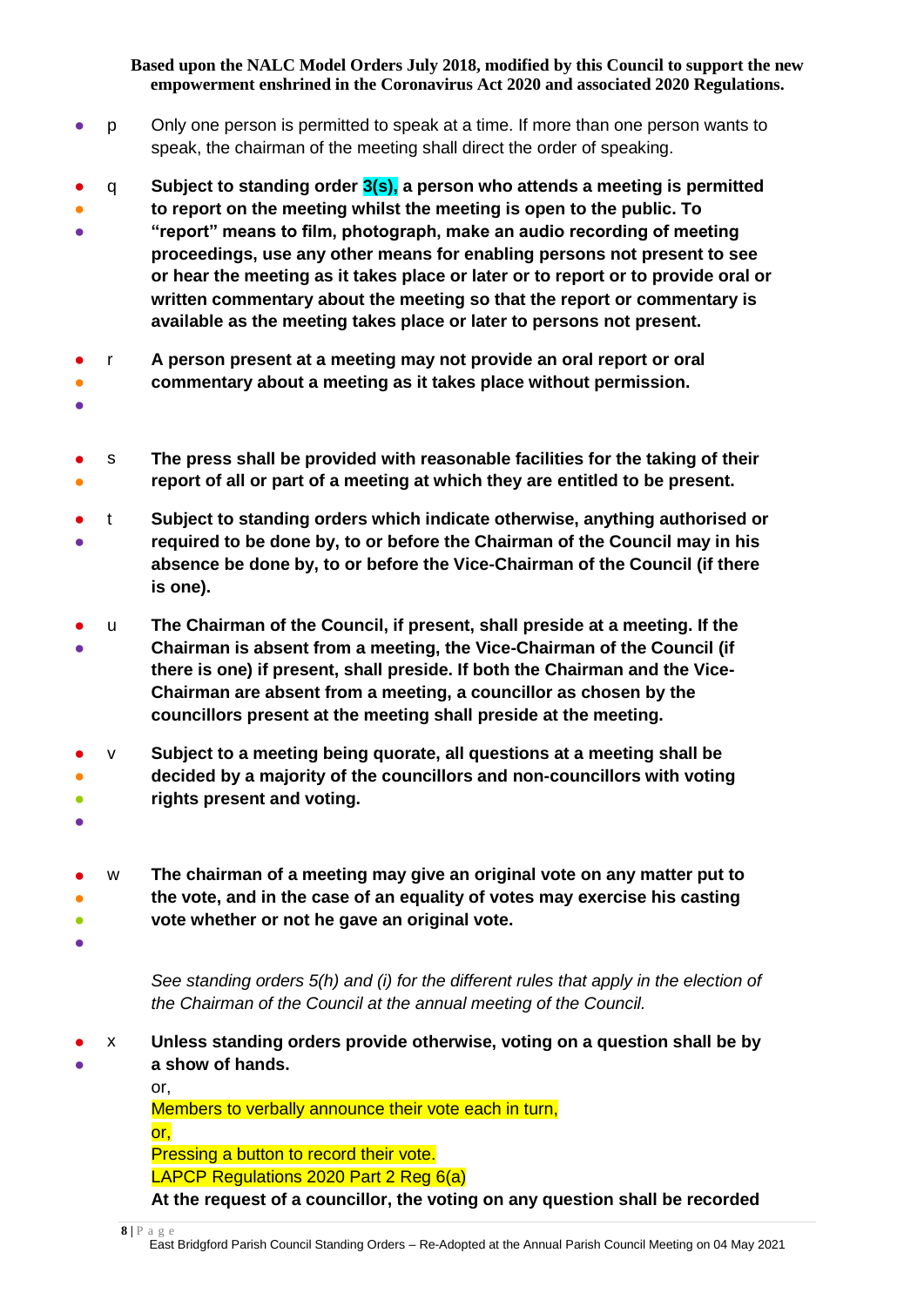**so as to show whether each councillor present and voting gave his vote for or against that question.** Such a request shall be made before moving on to the next item of business on the agenda.

y The minutes of a meeting shall include an accurate record of the following:

- i. the time and media used to conduct the meeting;
- ii. the names of councillors who are present and the names of councillors who are absent;
- iii. interests that have been declared by councillors and non-councillors with voting rights;
- iv. the grant of dispensations (if any) to councillors and non-councillors with voting rights;
- v. whether a councillor or non-councillor with voting rights left the meeting when matters that they held interests in were being considered;
- vi. if there was a public participation session; and
- vii. the resolutions made.
- ● ● ● z **A councillor or a non-councillor with voting rights who has a disclosable pecuniary interest or another interest as set out in the Council's code of conduct in a matter being considered at a meeting is subject to statutory limitations or restrictions under the code on his right to participate and vote on that matter.**
- ● aa **No business may be transacted at a meeting unless at least one-third of the whole number of members of the Council are present and in no case shall the quorum of a meeting be less than three.**

*See standing order 4d(viii) for the quorum of a committee or sub-committee meeting.* 

- bb **If a meeting is or becomes inquorate no business shall be transacted** and the meeting shall be closed. The business on the agenda for the meeting shall be adjourned to another meeting.
- cc A meeting shall not exceed a period of 2 hours

#### <span id="page-8-0"></span> $4<sub>1</sub>$ **COMMITTEES AND SUB-COMMITTEES**

- a **Unless the Council determines otherwise, a committee may appoint a subcommittee whose terms of reference and members shall be determined by the committee.**
- b **The members of a committee may include non-councillors unless it is a committee which regulates and controls the finances of the Council.**
- **9 |** P a g e

● ● ● ●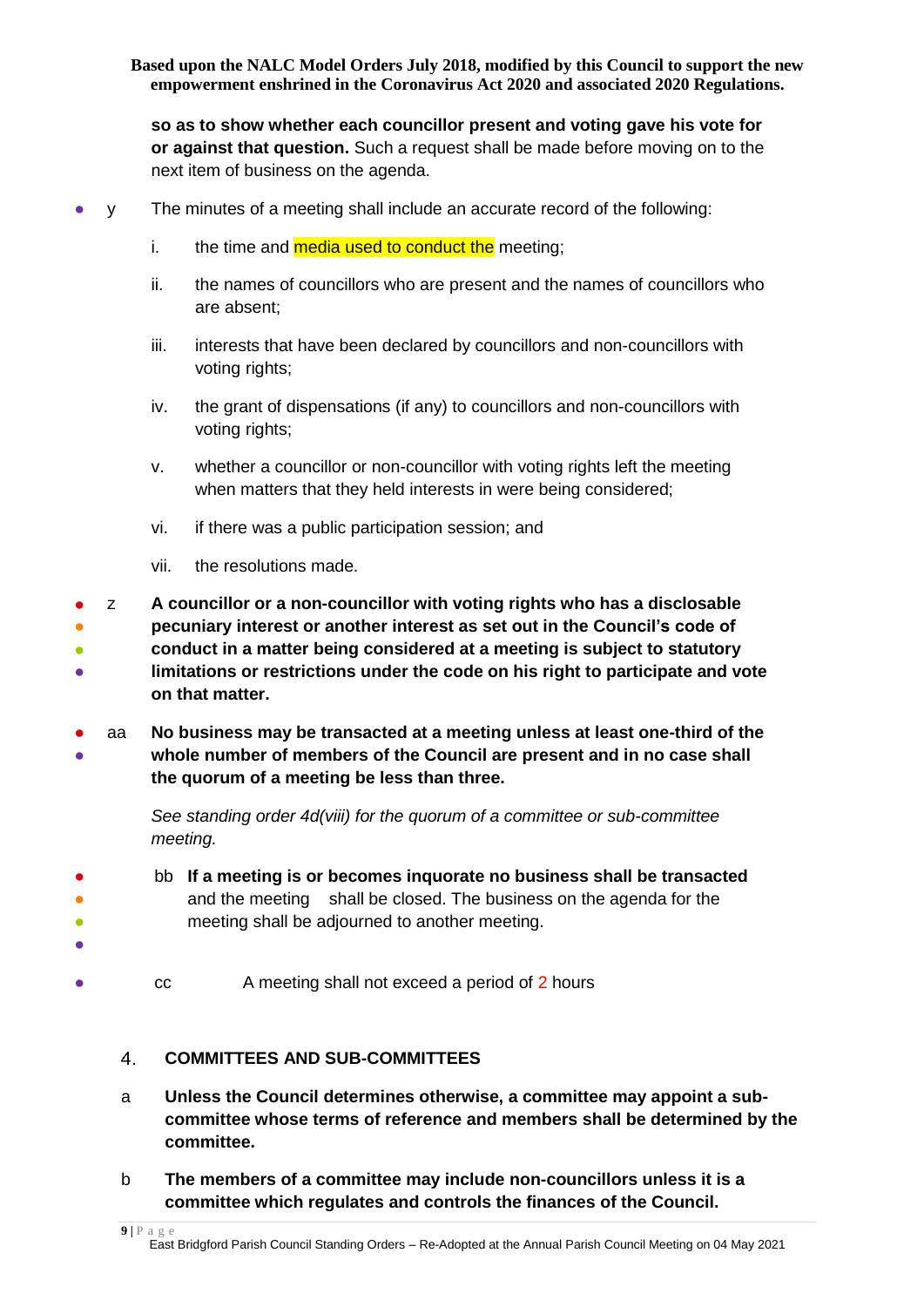- c **Unless the Council determines otherwise, all the members of an advisory committee and a sub-committee of the advisory committee may be noncouncillors.**
- d The Council may appoint standing committees or other committees as may be necessary, and:
	- i. shall determine their terms of reference;
	- ii. shall determine the number and time of the ordinary meetings of a standing committee up until the date of the next annual meeting of the Council;
	- iii. shall permit a committee, other than in respect of the ordinary meetings of a committee, to determine the number and time of its meetings;
	- iv. shall, subject to standing orders 4(b) and (c), appoint and determine the terms of office of members of such a committee;
	- v. may, subject to standing orders 4(b) and (c), appoint and determine the terms of office of the substitute members to a committee whose role is to replace the ordinary members at a meeting of a committee if the ordinary members of the committee confirm to the Proper Officer one day before the meeting that they are unable to attend;
	- vi. shall, after it has appointed the members of a standing committee, appoint the chairman of the standing committee;
	- vii. shall permit a committee other than a standing committee, to appoint its own chairman at the first meeting of the committee;
	- viii. shall determine the place, notice requirements and quorum for a meeting of a committee and a sub-committee which, in both cases, shall be no less than three;
	- ix. shall determine if the public may participate at a meeting of a committee;
	- x. shall determine if the public and press are permitted to attend the meetings of a sub-committee and also the advance public notice requirements, if any, required for the meetings of a sub-committee;
	- xi. shall determine if the public may participate at a meeting of a sub-committee that they are permitted to attend; and
	- xii. may dissolve a committee or a sub-committee.

#### <span id="page-9-0"></span> $5<sub>1</sub>$ **ORDINARY COUNCIL MEETINGS**

- a **In an election year, the annual meeting of the Council shall be held on or within 14 days following the day on which the councillors elected take office.**
- b **In a year which is not an election year, the annual meeting of the Council shall be held on such day in May as the Council decides.**

**<sup>10</sup> |** P a g e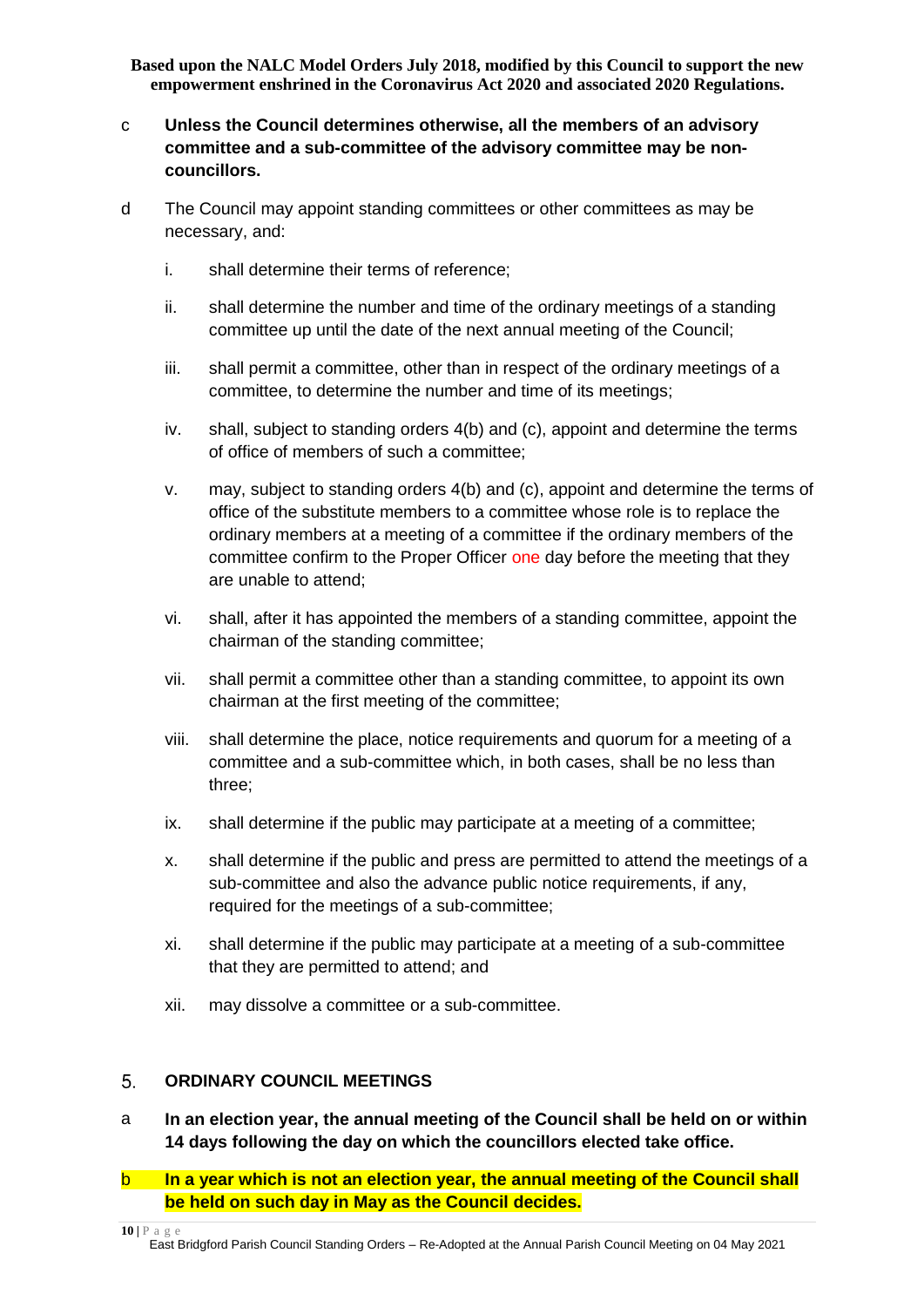**This is now optional and if councils are able to hold this meeting then it should go ahead.**

LAPCP Regulations 2020 Part 6 (c)

c **If no other time is fixed, the annual meeting of the Council shall take place at 6pm.**

**This no longer applies until May 2021** LAPCP Regulations 2020 Part 6 (c)

- d **In addition to the annual meeting of the Council, at least three other ordinary meetings shall be held in each year on such dates and times as the Council decides.**
- e **The first business conducted at the annual meeting of the Council shall be the election of the Chairman and Vice-Chairman (if there is one) of the Council. This no longer applies until May 2021** LAPCP Regulations 2020 Part 6 (c)
- f **The Chairman of the Council, unless he has resigned or becomes disqualified, shall continue in office and preside [at the annual meeting] until his successor is elected at the next annual meeting of the Council.**
- g **The Vice-Chairman of the Council, if there is one, unless he resigns or becomes disqualified, shall hold office until [immediately after the election of the Chairman of the Council at] the next annual meeting of the Council.**
- h **In an election year, if the current Chairman of the Council has not been reelected as a member of the Council, he shall preside at the annual meeting until a successor Chairman of the Council has been elected. The current Chairman of the Council shall not have an original vote in respect of the election of the new Chairman of the Council but shall give a casting vote in the case of an equality of votes.**
- i **In an election year, if the current Chairman of the Council has been re-elected as a member of the Council, he shall preside at the annual meeting until a new Chairman of the Council has been elected. He may exercise an original vote in respect of the election of the new Chairman of the Council and shall give a casting vote in the case of an equality of votes.**
- j Following the election of the Chairman of the Council and Vice-Chairman (if there is one) of the Council at the annual meeting, the business shall include:
	- i. **In an election year, delivery by the Chairman of the Council and councillors of their acceptance of office forms unless the Council resolves for this to be done at a later date. In a year which is not an election year, delivery by the Chairman of the Council of his acceptance of office form unless the Council resolves for this to be done at a later date;**
	- ii. Confirmation of the accuracy of the minutes of the last meeting of the Council;
	- iii. Receipt of the minutes of the last meeting of a committee;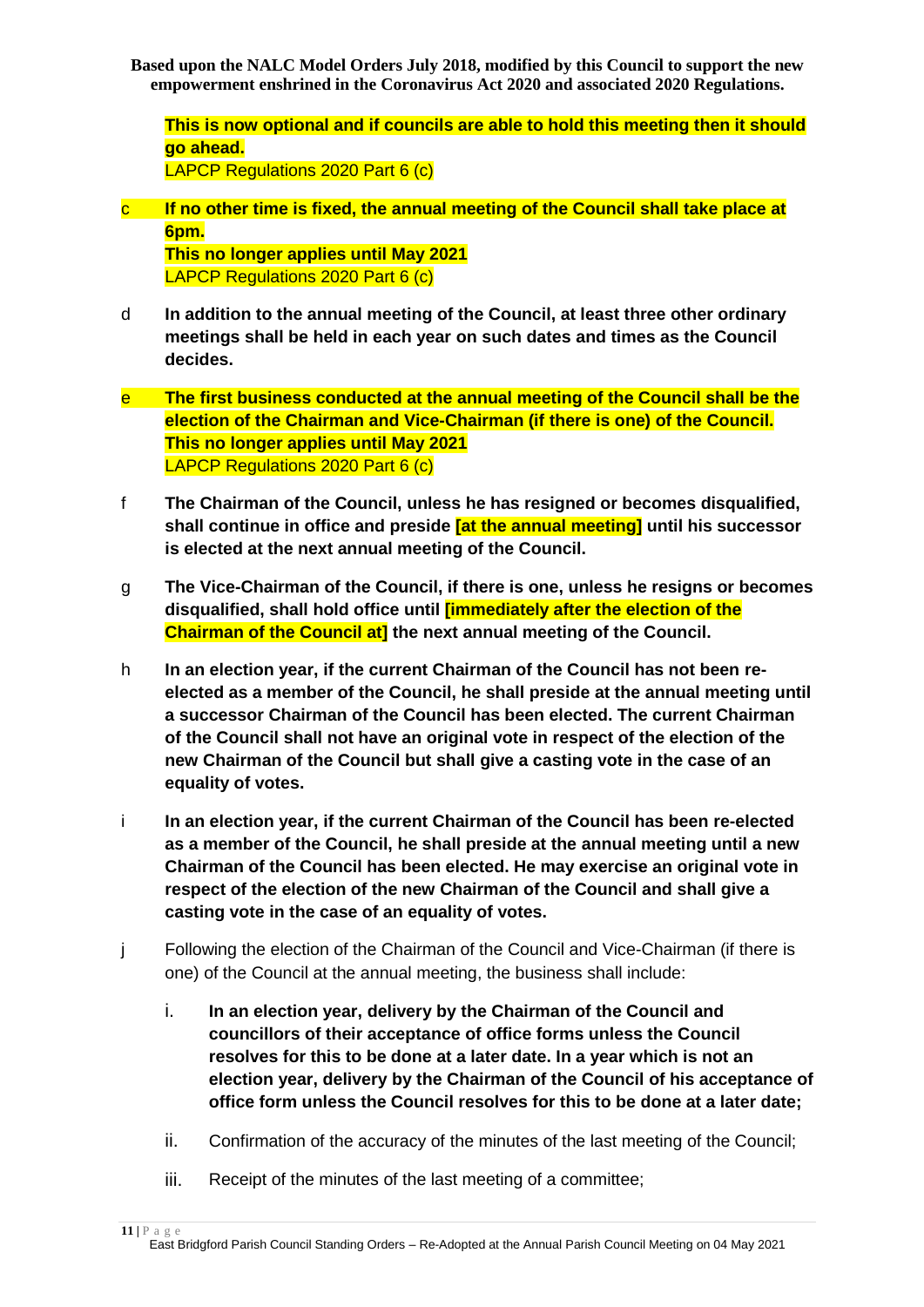- iv. Consideration of the recommendations made by a committee;
- v. Review of delegation arrangements to committees, sub-committees, staff and other local authorities;
- vi. Review of the terms of reference for committees;
- vii. Appointment of members to existing committees;
- viii. Appointment of any new committees in accordance with standing order 4;
- ix. ●Review and adoption of appropriate standing orders and financial regulations;
- x. Review of arrangements (including legal agreements) with other local authorities, not-for-profit bodies and businesses.
- xi. Review of representation on or work with external bodies and arrangements for reporting back;
- xii. In an election year, to make arrangements with a view to the Council becoming eligible to exercise the general power of competence in the future;
- xiii. ●Review of inventory of land and other assets including buildings and office equipment;
- xiv. ●Confirmation of arrangements for insurance cover in respect of all insurable risks;
- xv. ●Review of the Council's and/or staff subscriptions to other bodies;
- xvi. ●Review of the Council's complaints procedure;
- xvii.●Review of the Council's policies, procedures and practices in respect of its obligations under freedom of information and data protection legislation (*see also standing orders 11, 20 and 21*);
- xviii. ●Review of the Council's policy for dealing with the press/media;
	- xix. Review of the Council's employment policies and procedures;
	- xx. ●Review of the Council's expenditure incurred under s.137 of the Local Government Act 1972 or the general power of competence.
	- xxi. ●Determining the time and choice of media of ordinary meetings of the Council up to and including the next annual meeting of the Council.

#### <span id="page-11-0"></span>**EXTRAORDINARY MEETINGS OF THE COUNCIL, COMMITTEES AND SUB-** $6.$ **COMMITTEES**

- a **The Chairman of the Council may convene an extraordinary meeting of the Council at any time.**
- b **If the Chairman of the Council does not call an extraordinary meeting of the Council within seven days of having been requested in writing to do so by two**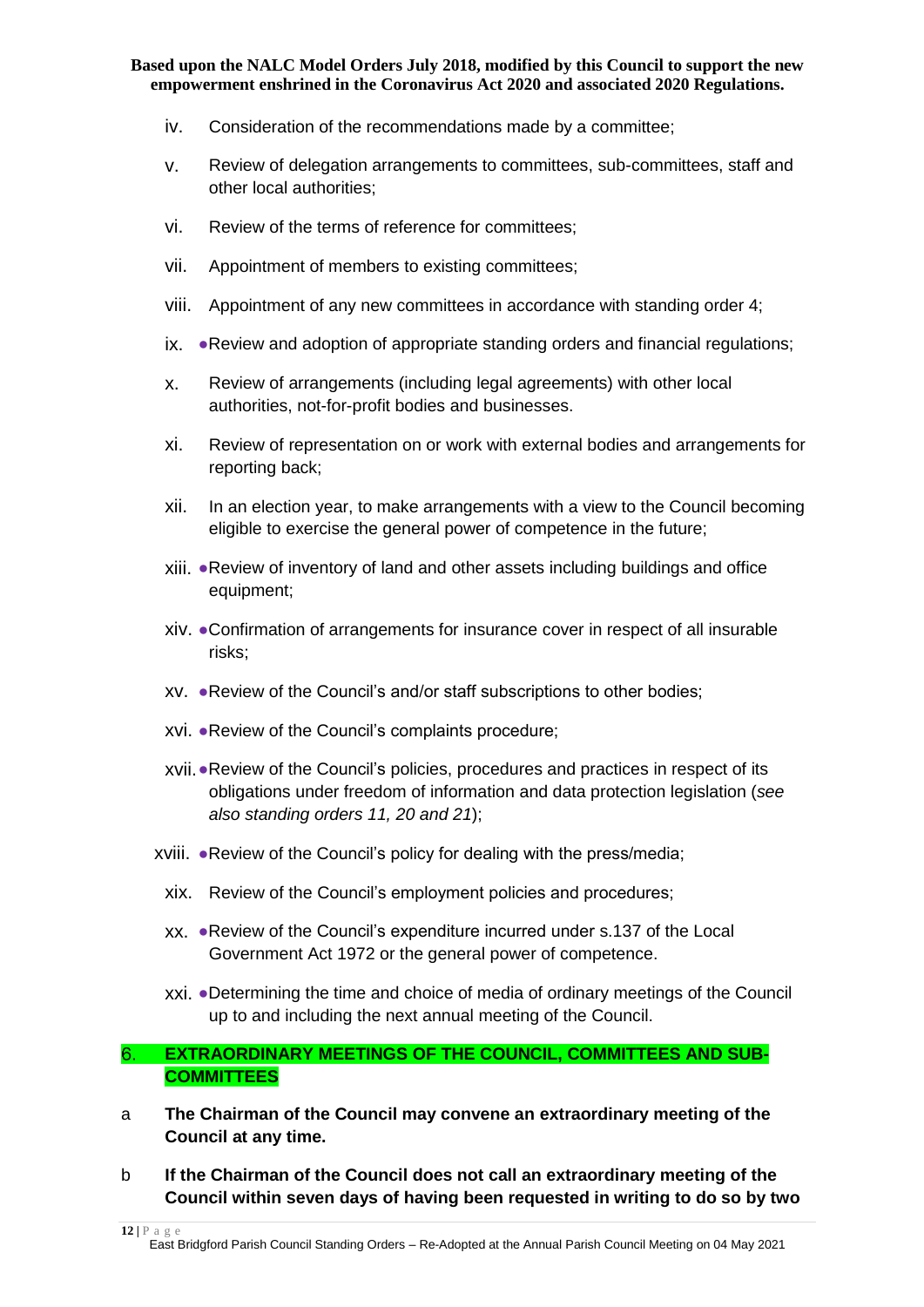**councillors, any two councillors may convene an extraordinary meeting of the Council. The public notice giving the time, place and agenda for such a meeting shall be signed** electronically **by the two councillors.**

- c The chairman of a committee may convene an extraordinary meeting of the committee at any time.
- d If the chairman of a committee does not call an extraordinary meeting within seven days of been requested to do so by two members of the committee, any two mebers of the committee may convene an extraordinary meeting of the committee.

## <span id="page-12-0"></span>7. **• PREVIOUS RESOLUTIONS**

- a A resolution shall not be reversed within six months except either by a special motion, which requires written notice by at least 4 councillors to be given to the Proper Officer in accordance with standing order 9, or by a motion moved in pursuance of the recommendation of a committee or a sub-committee.
- b When a motion moved pursuant to standing order 7(a) has been disposed of, no similar motion may be moved for a further six months.

#### <span id="page-12-1"></span> $8<sub>1</sub>$ ●**VOTING ON APPOINTMENTS**

a Where more than two persons have been nominated for a position to be filled by the Council and none of those persons has received an absolute majority of votes in their favour, the name of the person having the least number of votes shall be struck off the list and a fresh vote taken. This process shall continue until a majority of votes is given in favour of one person. A tie in votes may be settled by the casting vote exercisable by the chairman of the meeting.

#### <span id="page-12-2"></span>9. ●**MOTIONS FOR A MEETING THAT REQUIRE WRITTEN NOTICE TO BE GIVEN TO THE PROPER OFFICER**

- a A motion shall relate to the responsibilities of the meeting for which it is tabled and, in any event, shall relate to the performance of the Council's statutory functions, powers and obligations or an issue which specifically affects the Council's area or its residents.
- b No motion may be moved at a meeting unless it is on the agenda and the mover has given written notice of its wording to the Proper Officer at least  $8$  clear days before the meeting. Clear days do not include the day of the notice or the day of the meeting.
- c The Proper Officer may, before including a motion on the agenda received in accordance with standing order 9(b), correct obvious grammatical or typographical errors in the wording of the motion.
- d If the Proper Officer considers the wording of a motion received in accordance with standing order 9(b) is not clear in meaning, the motion shall be rejected until the mover of the motion resubmits it, so that it can be understood, in writing, to the Proper Officer at least 7 clear days before the meeting.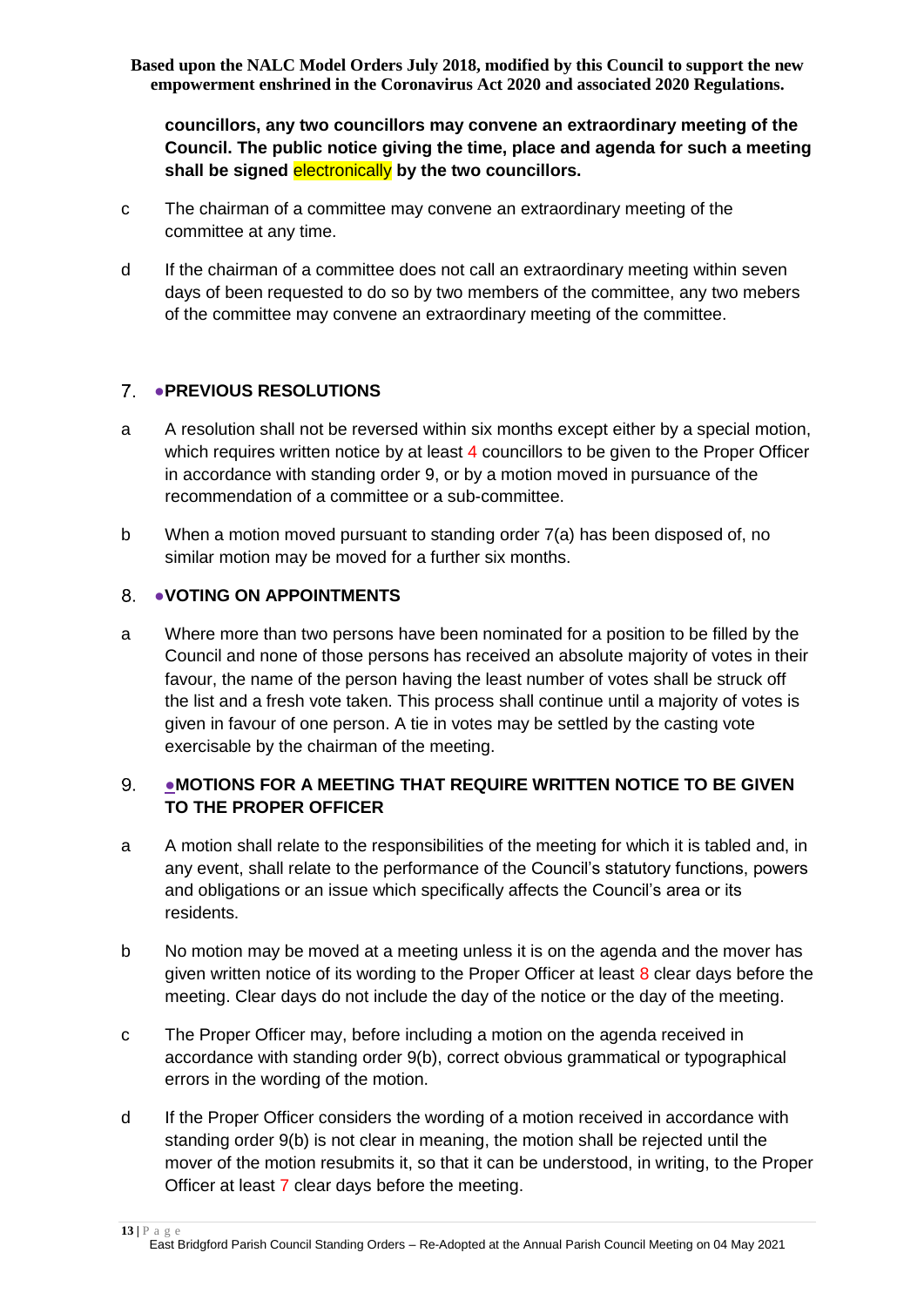- e If the wording or subject of a proposed motion is considered improper, the Proper Officer shall consult with the chairman of the forthcoming meeting or, as the case may be, the councillors who have convened the meeting, to consider whether the motion shall be included in the agenda or rejected.
- f The decision of the Proper Officer as to whether or not to include the motion on the agenda shall be final.
- g Motions received shall be recorded and numbered in the order that they are received.
- h Motions rejected shall be recorded with an explanation by the Proper Officer of the reason for rejection.

#### <span id="page-13-0"></span>●**MOTIONS AT A MEETING THAT DO NOT REQUIRE WRITTEN NOTICE**  $10<sub>1</sub>$

- a The following motions may be moved at a meeting without written notice to the Proper Officer:
	- i. to correct an inaccuracy in the draft minutes of a meeting;
	- ii. to move to a vote;
	- iii. to defer consideration of a motion;
	- iv. to refer a motion to a particular committee or sub-committee;
	- v. to appoint a person to preside at a meeting;
	- vi. to change the order of business on the agenda;
	- vii. to proceed to the next business on the agenda;
	- viii. to require a written report;
	- ix. to appoint a committee or sub-committee and their members;
	- x. to extend the time limits for speaking;
	- xi. to exclude the press and public from a meeting in respect of confidential or other information which is prejudicial to the public interest;
	- xii. to not hear further from a councillor or a member of the public;
	- xiii. to exclude a councillor or member of the public for disorderly conduct;
	- xiv. to temporarily suspend the meeting;
	- xv. to suspend a particular standing order (unless it reflects mandatory statutory or legal requirements);
	- xvi. to adjourn the meeting; or
	- xvii. to close the meeting.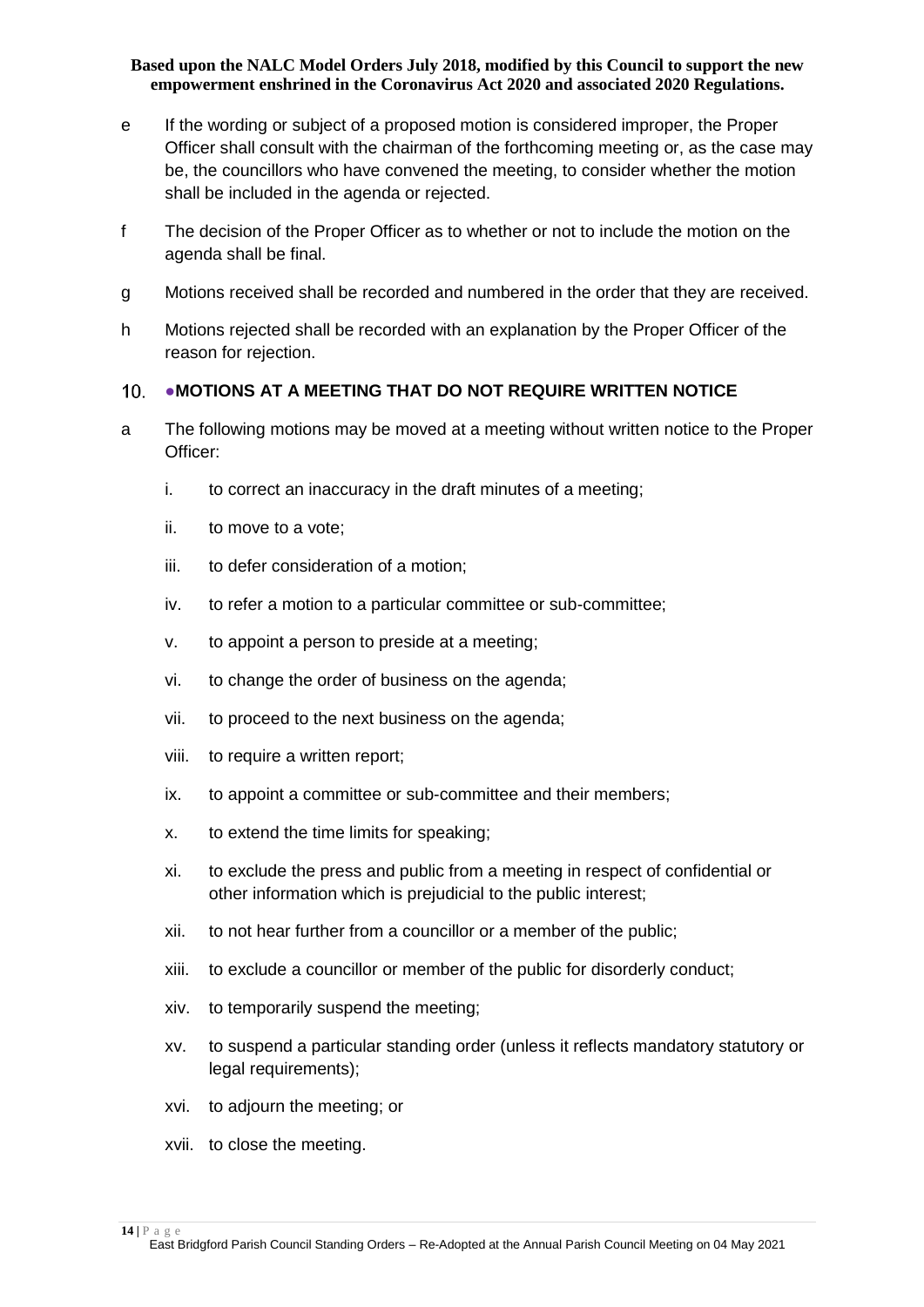#### <span id="page-14-0"></span>11. • MANAGEMENT OF INFORMATION

*See also standing order 20.*

- a **The Council shall have in place and keep under review, technical and organisational measures to keep secure information (including personal data) which it holds in paper and electronic form. Such arrangements shall include deciding who has access to personal data and encryption of personal data.**
- b **The Council shall have in place, and keep under review, policies for the retention and safe destruction of all information (including personal data) which it holds in paper and electronic form. The Council's retention policy shall confirm the period for which information (including personal data) shall be retained or if this is not possible the criteria used to determine that period (e.g. the Limitation Act 1980).**
- c **The agenda, papers that support the agenda and the minutes of a meeting shall not disclose or otherwise undermine confidential information or personal data without legal justification.**
- d **Councillors, staff, the Council's contractors and agents shall not disclose confidential information or personal data without legal justification.**

#### <span id="page-14-1"></span> $12.$ **DRAFT MINUTES**

| <b>Full Council meetings</b> |  |
|------------------------------|--|
| Committee meetings           |  |
| Sub-committee meetings       |  |
| <b>Remote Meetings</b>       |  |

- a ●If the draft minutes of a preceding meeting have been served on councillors with the agenda to attend the meeting at which they are due to be approved for accuracy, they shall be taken as read.
- b •There shall be no discussion about the draft minutes of a preceding meeting except in relation to their accuracy. A motion to correct an inaccuracy in the draft minutes shall be moved in accordance with standing order 10(a)(i).
- c The accuracy of draft minutes, including any amendment(s) made to them, shall be confirmed by resolution and shall be signed by the chairman of the Council and stand as an accurate record of the meeting to which the minutes relate.
- d If the chairman of the meeting does not consider the minutes to be an accurate record of the meeting to which they relate, he shall sign the minutes and include a paragraph in the following terms or to the same effect.
- e "The chairman of this meeting does not believe that the minutes of the meeting of the East Bridgford Parish Council held on [date] in respect of ( ) were a correct record but his view was not upheld by the meeting and the minutes are confirmed as an accurate record of the proceedings."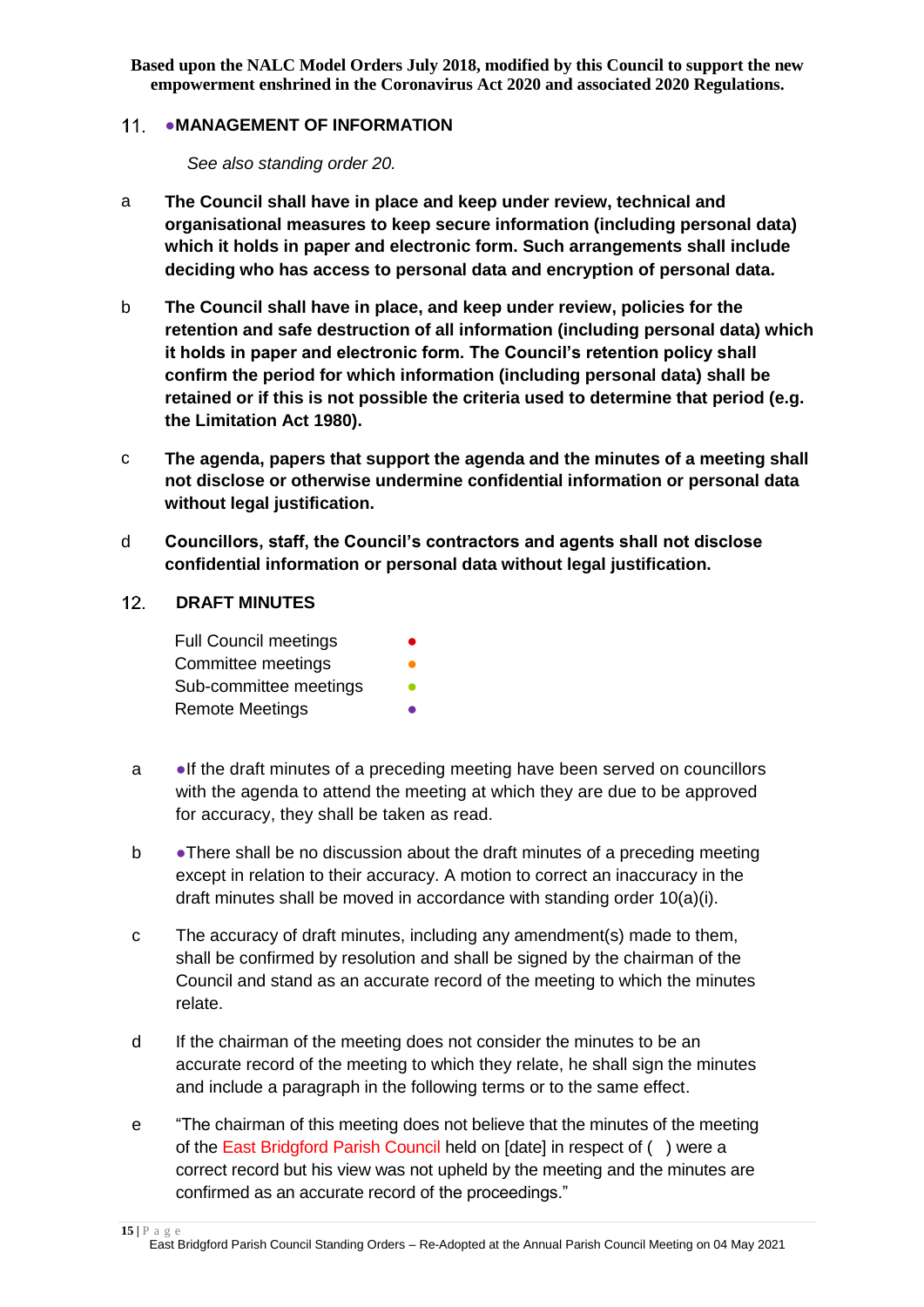- f **If the Council's gross annual income or expenditure (whichever is**
- **higher) does not exceed £25,000, it shall publish draft minutes on a**
- **website which is publicly accessible and free of charge not later than**
- **one month after the meeting has taken place.**
	- g Subject to the publication of draft minutes in accordance with standing order 12(e) and standing order 20(a) and following a resolution which confirms the accuracy of the minutes of a meeting, the draft minutes or recordings of the meeting for which approved minutes exist shall be destroyed.

# <span id="page-15-0"></span>**13**● **CODE OF CONDUCT AND DISPENSATIONS**

*See also standing order 3(u).*

- a All councillors and non-councillors with voting rights shall observe the code of conduct adopted by the Council.
- b Unless he has been granted a dispensation, a councillor or non-councillor with voting rights shall withdraw from a meeting when it is considering a matter in which he has a disclosable pecuniary interest. He may return to the meeting after, it has considered the matter in which he had the interest.
- c Unless he has been granted a dispensation, a councillor or non-councillor with voting rights shall withdraw from a meeting when it is considering a matter in which he has another interest if so, required by the Council's code of conduct. He may return to the meeting after it has considered the matter in which he had the interest.
- d **Dispensation requests shall be in writing and submitted to the Proper Officer** as soon as possible before the meeting, or failing that, at the start of the meeting for which the dispensation is required.
- e A decision as to whether to grant a dispensation shall be made by a meeting of the Council, committee or sub committee, for which the dispensation is require and that decision is final.
- f A dispensation request shall confirm:
	- i. the description and the nature of the disclosable pecuniary interest or other interest to which the request for the dispensation relates;
	- ii. whether the dispensation is required to participate at a meeting in a discussion only or a discussion and a vote;
	- iii. the date of the meeting or the period (not exceeding four years) for which the dispensation is sought; and
	- iv. an explanation as to why the dispensation is sought.
- g Subject to standing orders 13(d) and (f), a dispensation request shall be considered at the beginning of the meeting of the Council, or committee for which the dispensation is required.
- **h A dispensation may be granted in accordance with standing order 13(e) if having regard to all relevant circumstances any of the following apply:**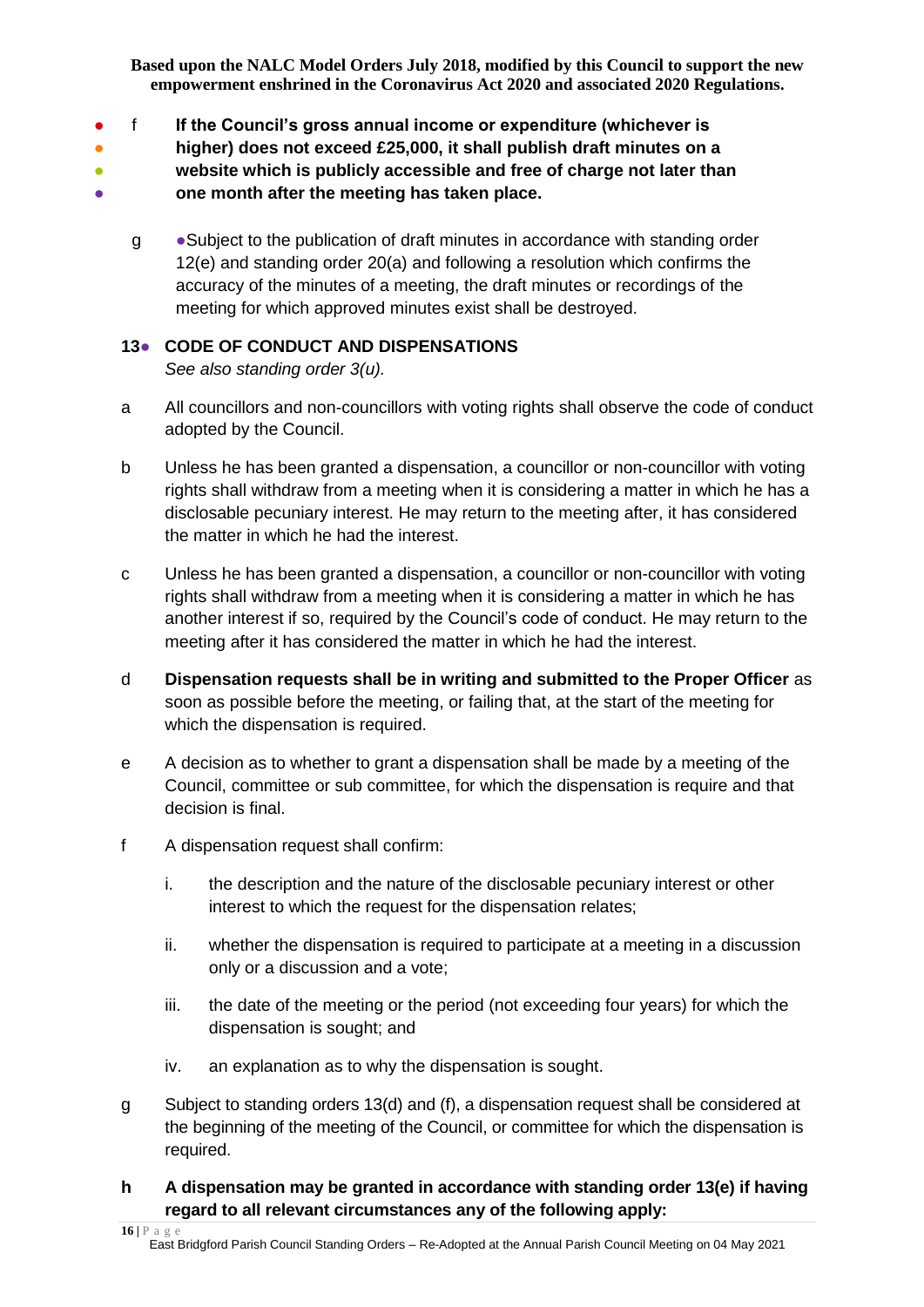- **i. without the dispensation the number of persons prohibited from participating in the particular business would be so great a proportion of the meeting transacting the business as to impede the transaction of the business;**
- **ii. granting the dispensation is in the interests of persons living in the Council's area; or**
- **iii. it is otherwise appropriate to grant a dispensation.**

## <span id="page-16-0"></span>**14** ● **CODE OF CONDUCT COMPLAINTS**

- a Upon notification by the District or Unitary Council that it is dealing with a complaint that a councillor or non-councillor with voting rights has breached the Council's code of conduct, the Proper Officer shall, subject to standing order 11, report this to the Council.
- b Where the notification in standing order 14(a) relates to a complaint made by the Proper Officer, the Proper Officer shall notify the Chairman of Council of this fact, and the Chairman shall nominate another staff member to assume the duties of the Proper Officer in relation to the complaint until it has been determined and the Council has agreed what action, if any, to take in accordance with standing order 14(d).
- c The Council may:
	- i. provide information or evidence where such disclosure is necessary to investigate the complaint or is a legal requirement;
	- ii. seek information relevant to the complaint from the person or body with statutory responsibility for investigation of the matter;
- d **Upon notification by the District or Unitary Council that a councillor or noncouncillor with voting rights has breached the Council's code of conduct, the Council shall consider what, if any, action to take against him. Such action excludes disqualification or suspension from office.**

## <span id="page-16-1"></span>**15** ● **PROPER OFFICER**

- a The Proper Officer shall be either (i) the clerk or (ii) other staff member(s) nominated by the Council to undertake the work of the Proper Officer when the Proper Officer is absent.
- b The Proper Officer shall:
	- i. **at least three clear days before a meeting of the council, a committee** or a sub-committee**,**
		- **serve on councillors by delivery or post at their residences or by email authenticated in such manner as the Proper Officer thinks fit, a signed summons confirming the time, and instructions how to link to the remote meeting the agenda and,**
		- **Provide, in a conspicuous place or or publishing on the website of the**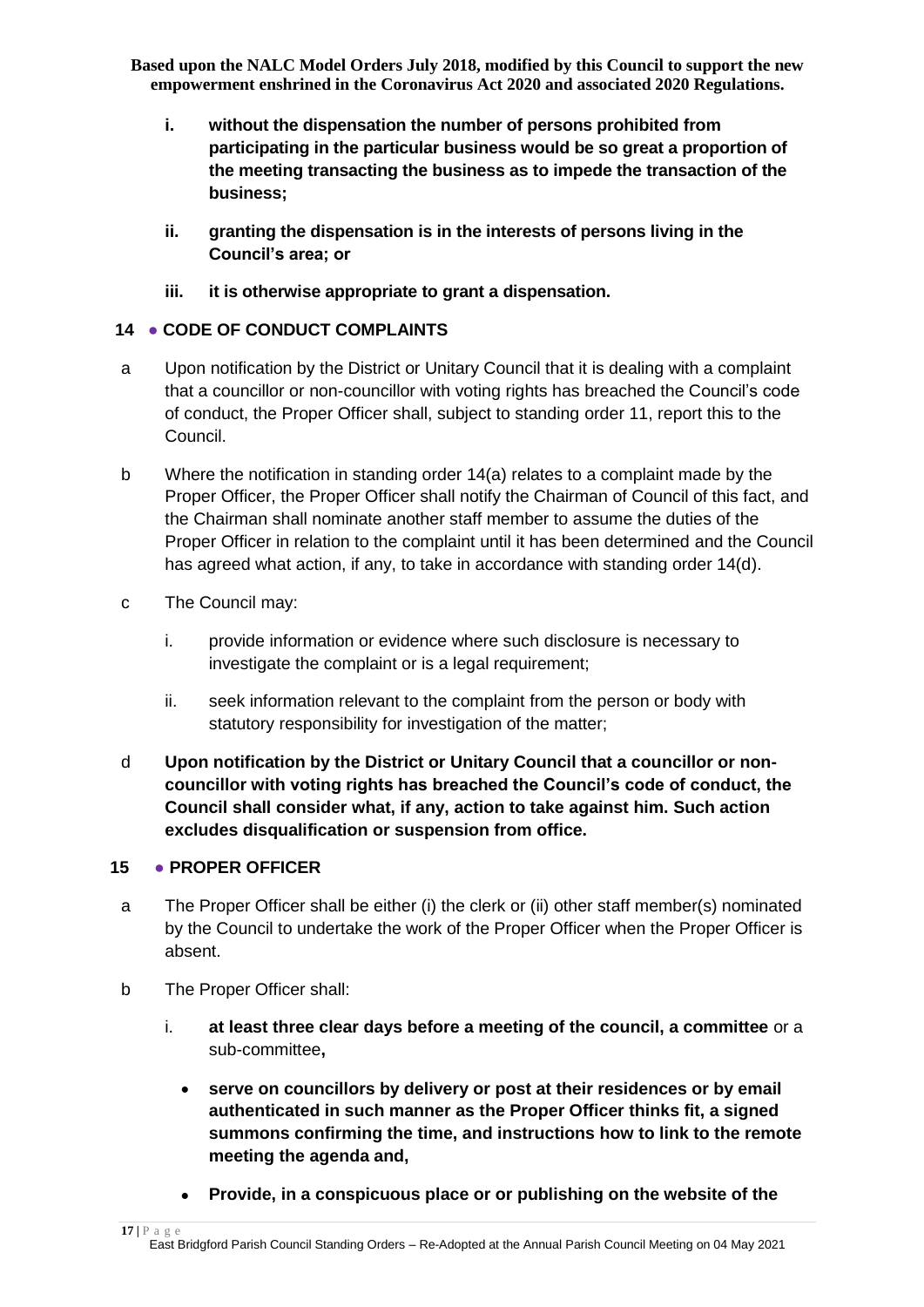> **body or, for a parish council, on the website of the principal council within the meaning of the Local Government Act 1972 [www.eastbridgford.com](http://www.eastbridgford.com/) public notice of the time, place and agenda.** LAPCP Regulations 2020 Part 1 Reg 13 (a)

> *See standing order 3(b) for the meaning of clear days for a meeting of a full council and standing order 3(c) for the meaning of clear days for a meeting of a committee;*

- ii. subject to standing order 9, include on the agenda all motions in the order received unless a councillor has given written notice at 7 days before the meeting confirming his withdrawal of it;
- iii. **convene a meeting of the Council for the election of a new Chairman of the Council, occasioned by a casual vacancy in his office;**
- iv. **facilitate inspection of the minute book by local government electors;**
- v. **receive and retain copies of byelaws made by other local authorities;**
- vi. hold acceptance of office forms from councillors;
- vii. hold a copy of every councillor's register of interests;
- viii. assist with responding to requests made under freedom of information legislation and rights exercisable under data protection legislation, in accordance with the Council's relevant policies and procedures;
- ix. liaise, as appropriate, with the Council's Data Protection Officer (if there is one);
- x. receive and send general correspondence and notices on behalf of the Council except where there is a resolution to the contrary;
- xi. assist in the organisation of, storage of, access to, security of and destruction of information held by the Council in paper and electronic form subject to the requirements of data protection and freedom of information legislation and other legitimate requirements (e.g. the Limitation Act 1980);
- xii. arrange for legal deeds to be executed; (*see also standing order 23);*
- xiii. arrange or manage the prompt authorisation, approval, and instruction regarding any payments to be made by the Council in accordance with its financial regulations;
- xiv. record every planning application notified to the Council and the Council's response to the local planning authority in a book for such purpose;
- xv. refer a planning application received by the Council to the Chairman or in his absence Vice-Chairman (if there is one) of the Planning Committee within two working days of receipt to facilitate an extraordinary meeting if the nature of a planning application requires consideration before the next ordinary meeting of the Council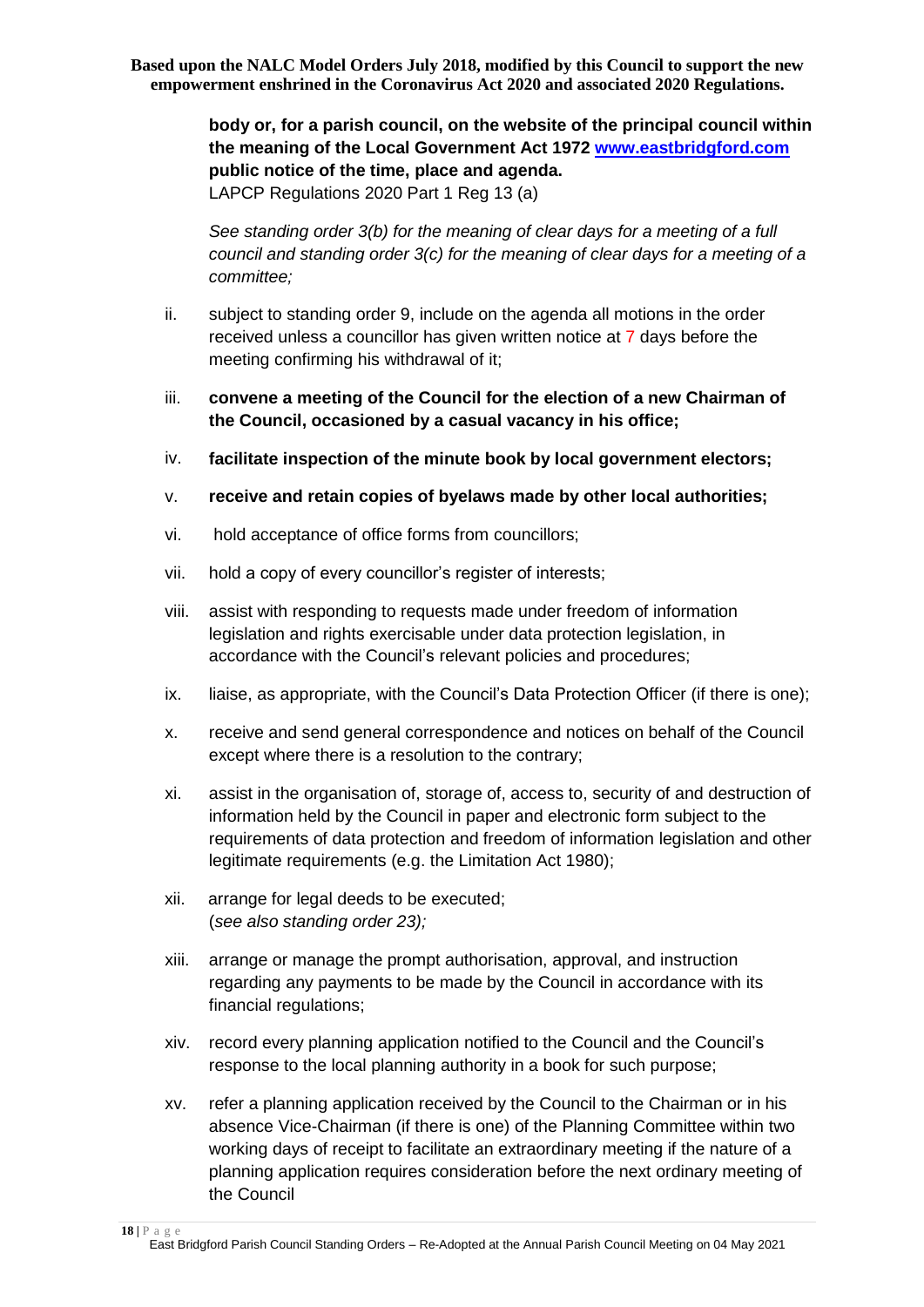- xvi. manage access to information about the Council via the publication scheme; and
- xvii. retain custody of the seal of the Council (if there is one) which shall not be used without a resolution to that effect. (s*ee also standing order 23).*

#### <span id="page-18-0"></span>**16** ●**RESPONSIBLE FINANCIAL OFFICER**

a The Council shall appoint appropriate staff member(s) to undertake the work of the Responsible Financial Officer when the Responsible Financial Officer is absent.

## <span id="page-18-1"></span>**17** ●**ACCOUNTS AND ACCOUNTING STATEMENTS**

- a "Proper practices" in standing orders refer to the most recent version of "Governance and Accountability for Local Councils – a Practitioners' Guide".
- b All payments by the Council shall be authorised, approved and paid in accordance with the law, proper practices and the Council's financial regulations.
- c The Responsible Financial Officer shall supply to each councillor as soon as practicable after 30 June, 30 September and 31 December in each year a statement to summarise:
	- i. the Council's receipts and payments (or income and expenditure) for each quarter;
	- ii. the Council's aggregate receipts and payments (or income and expenditure) for the year to date;
	- iii. the balances held at the end of the quarter being reported and

which includes a comparison with the budget for the financial year and highlights any actual or potential overspends.

- d As soon as possible after the financial year end at 31 March, the Responsible Financial Officer shall provide:
	- i. each councillor with a statement summarising the Council's receipts and payments (or income and expenditure) for the last quarter and the year to date for information; and
	- ii. to the Council the accounting statements for the year in the form of Section 2 of the annual governance and accountability return, as required by proper practices, for consideration and approval.
- e The year-end accounting statements shall be prepared in accordance with proper practices and apply the form of accounts determined by the Council (receipts and payments, or income and expenditure) for the year to 31 March. A completed draft annual governance and accountability return shall be presented to all councillors at least 14 days prior to anticipated approval by the Council. The annual governance and accountability return of the Council, which is subject to external audit, including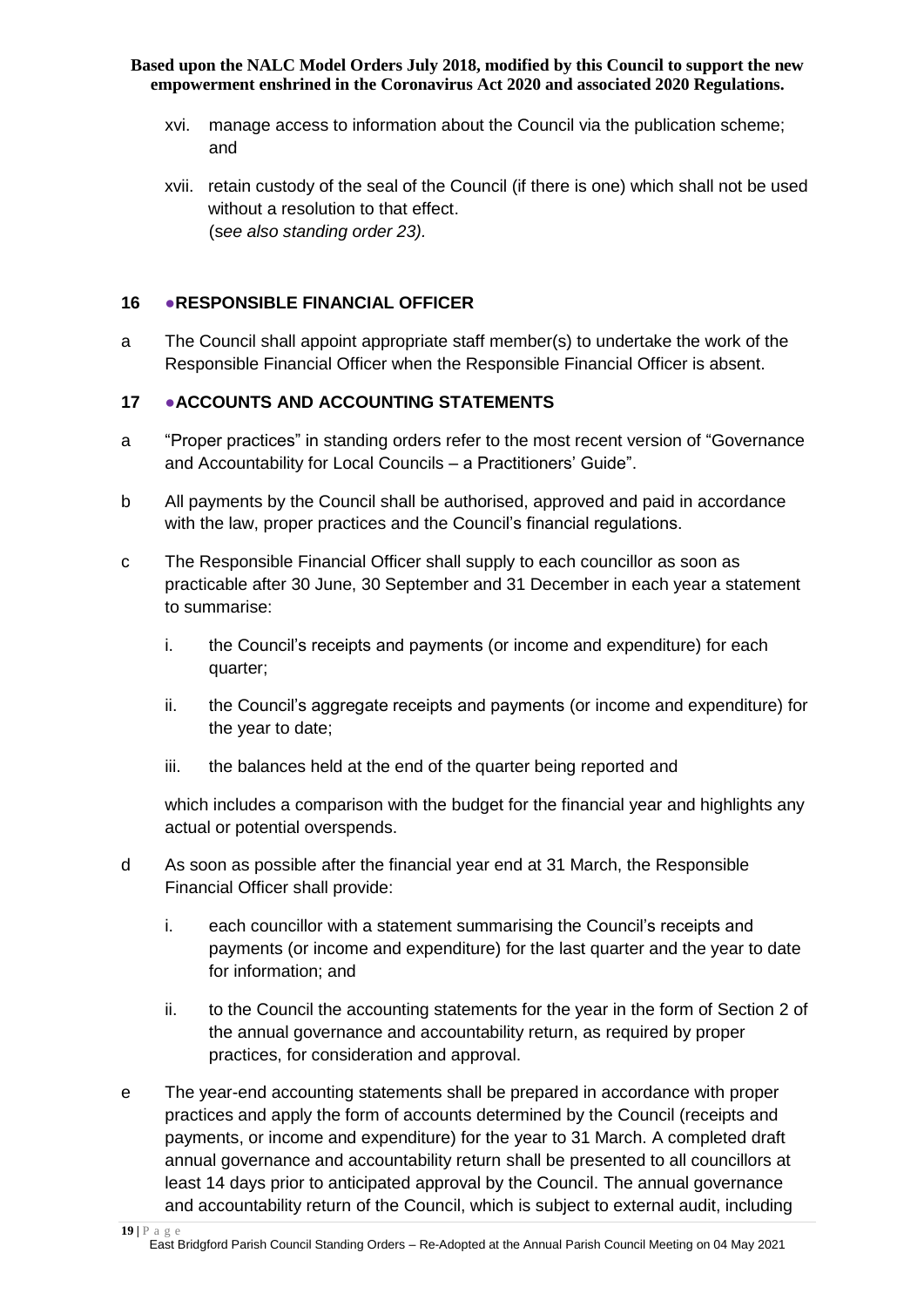the annual governance statement, shall be presented to the Council for consideration and formal approval before 31st August.

#### <span id="page-19-0"></span>**18 ●FINANCIAL CONTROLS AND PROCUREMENT**

- a. The Council shall consider and approve financial regulations drawn up by the Responsible Financial Officer, which shall include detailed arrangements in respect of the following:
	- i. the keeping of accounting records and systems of internal controls;
	- ii. the assessment and management of financial risks faced by the Council;
	- iii. the work of the independent internal auditor in accordance with proper practices and the receipt of regular reports from the internal auditor, which shall be required at least annually;
	- iv. the inspection and copying by councillors and local electors of the Council's accounts and/or orders of payments; and
	- v. whether contracts with an estimated value below **£25,000** due to special circumstances are exempt from a tendering process or procurement exercise.
- b. Financial regulations shall be reviewed regularly and at least annually for fitness of purpose.
- c. **A public contract regulated by the Public Contracts Regulations 2015 with an estimated value in excess of £25,000 but less than the relevant thresholds in standing order 18(f) is subject to Regulations 109-114 of the Public Contracts Regulations 2015 which include a requirement on the Council to advertise the contract opportunity on the Contracts Finder website regardless of what other means it uses to advertise the opportunity unless it proposes to use an existing list of approved suppliers (framework agreement).**
- d. Subject to additional requirements in the financial regulations of the Council, the tender process for contracts for the supply of goods, materials, services or the execution of works shall include, as a minimum, the following steps:
	- i. a specification for the goods, materials, services or the execution of works shall be drawn up;
	- ii. an invitation to tender shall be drawn up to confirm (i) the Council's specification (ii) the time, date and address for the submission of tenders (iii) the date of the Council's written response to the tender and (iv) the prohibition on prospective contractors contacting councillors or staff to encourage or support their tender outside the prescribed process;
	- iii. the invitation to tender shall be advertised in a local newspaper and in any other manner that is appropriate;
	- iv. tenders are to be submitted in writing in a sealed marked envelope addressed to the Proper Officer;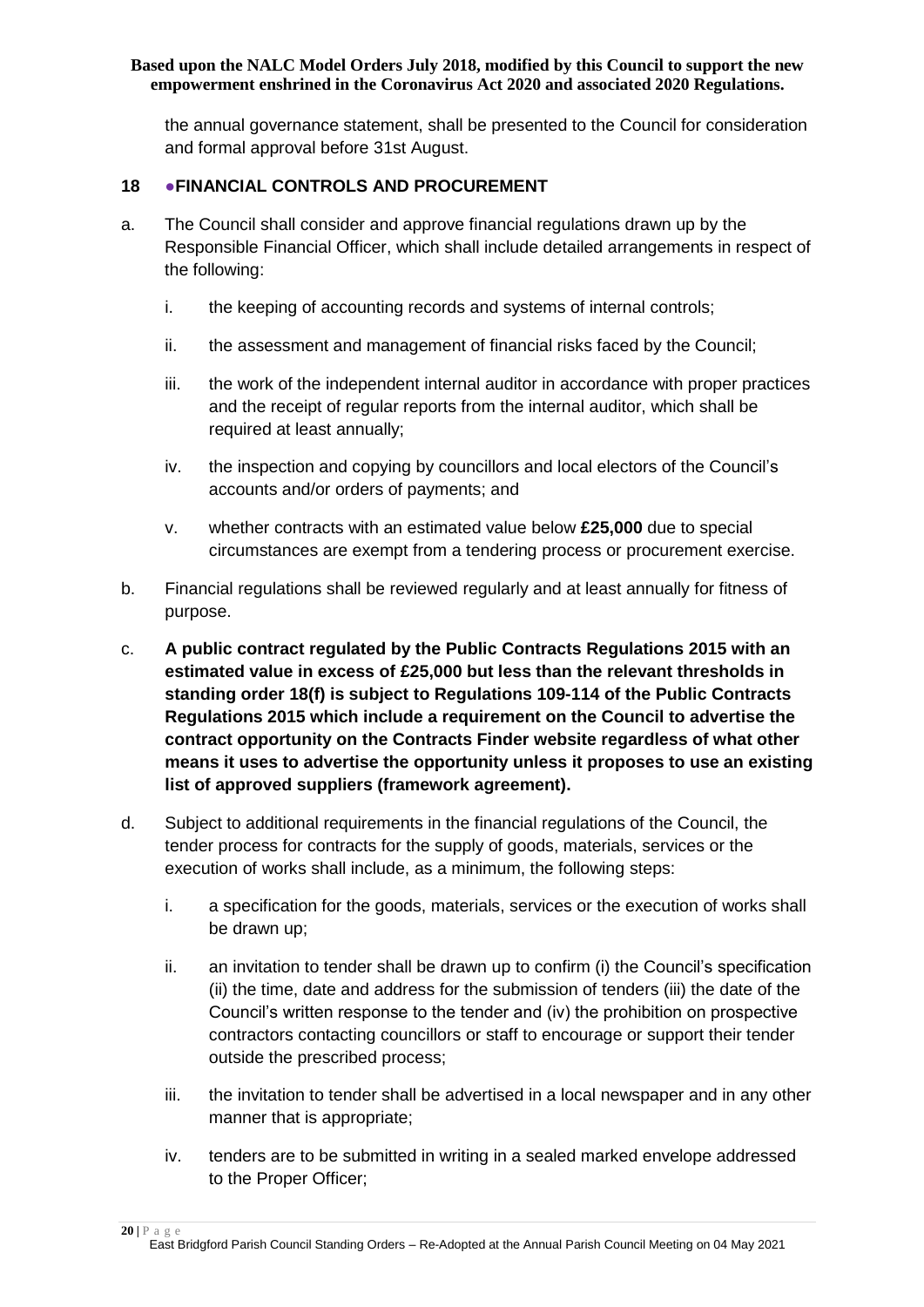- v. tenders shall be opened by the Proper Officer in the presence of at least one councillor after the deadline for submission of tenders has passed;
- vi. tenders are to be reported to and considered by the appropriate meeting of the Council or a committee or sub-committee with delegated responsibility.
- e. Neither the Council, nor a committee or a sub-committee with delegated responsibility for considering tenders, is bound to accept the lowest value tender.
- f. **A public contract regulated by the Public Contracts Regulations 2015 with an estimated value in excess of £181,302 for a public service or supply contract or in excess of £4,551,413 for a public works contract (or other thresholds determined by the European Commission every two years and published in the Official Journal of the European Union (OJEU)) shall comply with the relevant procurement procedures and other requirements in the Public Contracts Regulations 2015 which include advertising the contract opportunity on the Contracts Finder website and in OJEU.**
- g. **A public contract in connection with the supply of gas, heat, electricity, drinking water, transport services, or postal services to the public; or the provision of a port or airport; or the exploration for or extraction of gas, oil or solid fuel with an estimated value in excess of £363,424 for a supply, services or design contract; or in excess of £4,551,413 for a works contract; or £820,370 for a social and other specific services contract (or other thresholds determined by the European Commission every two years and published in OJEU) shall comply with the relevant procurement procedures and other requirements in the Utilities Contracts Regulations 2016.**

## <span id="page-20-0"></span>**19 HANDLING STAFF MATTERS**

- a A matter personal to a member of staff that is being considered by a meeting of the council or the Policy, Personnel and Finance Committee is subject to standing order 11.
- b Subject to the Council's policy regarding absences from work, the Council's most senior member of staff shall notify the chairman of the Council of absence occasioned by illness or other reason and that person shall report such absence to the Council at its next meeting.
- c The chairman of the Council or in his absence, the vice-chairman shall upon a resolution conduct a review of the performance and annual appraisal of the work of the member of staff. The reviews and appraisal shall be reported in writing and are subject to approval by resolution by the Council
- d Subject to the Council's policy regarding the handling of grievance matters, the Clerk shall contact the chairman of the Council or in his absence, the vice-chairman in respect of an informal or formal grievance matter, and this matter shall be reported
- e Subject to the Council's policy regarding the handling of grievance matters, if an informal or formal grievance matter raised by Clerk relates to the chairman or vicechairman of the Council this shall be communicated to another member of the Policy, Personnel and Finance Committee which shall be reported back and progressed by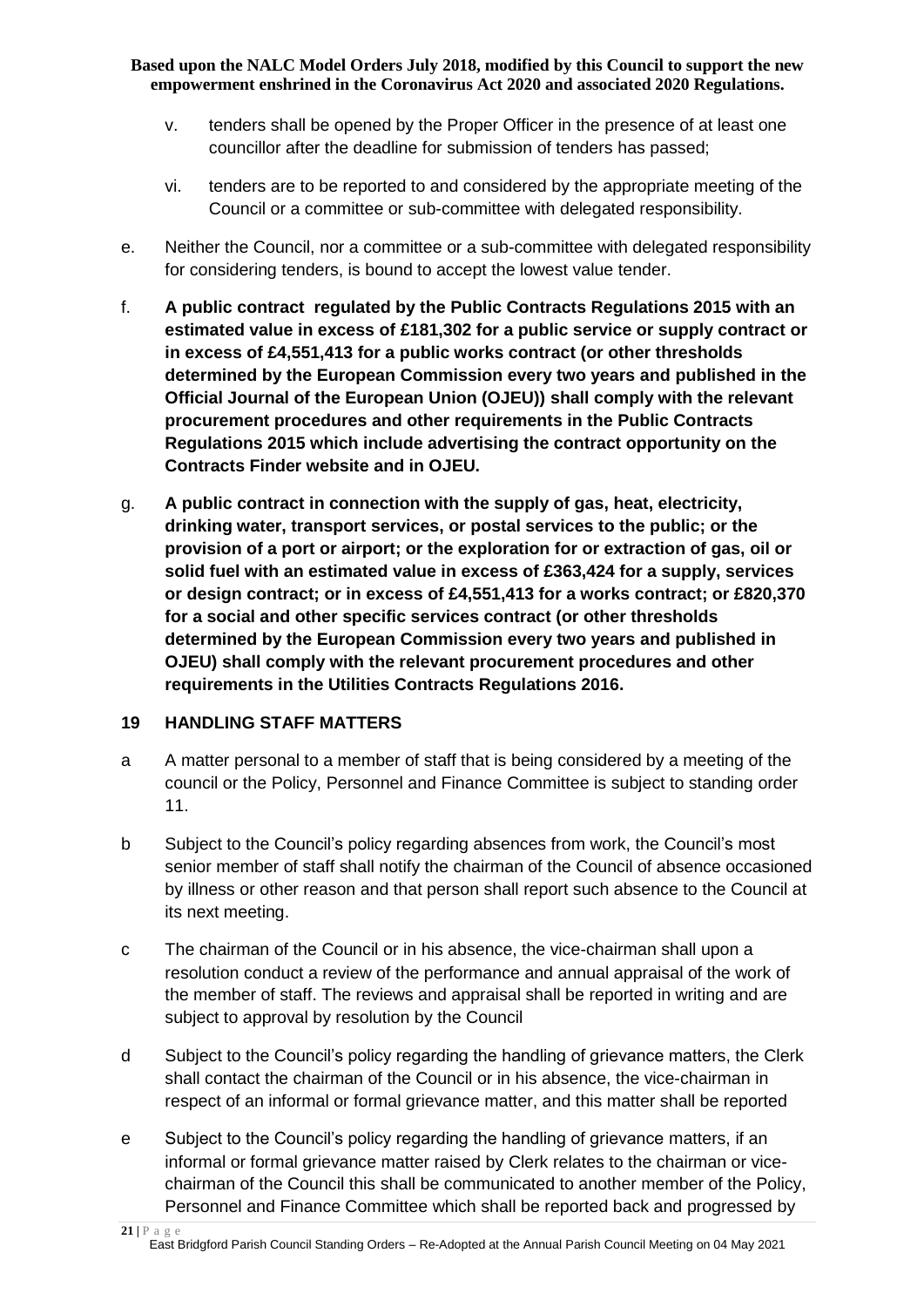resolution of the Council

- f Any persons responsible for all or part of the management of staff shall treat as confidential the written records of all meetings relating to their performance, capabilities, grievance or disciplinary matters.
- g In accordance with standing order 11(a), persons with line management responsibilities shall have access to staff records referred to in standing order 19(f).

#### <span id="page-21-0"></span>**20 RESPONSIBILITIES TO PROVIDE INFORMATION**

*See also standing order 21.*

- a **In accordance with freedom of information legislation, the Council shall publish information in accordance with its publication scheme and respond to requests for information held by the Council.**
- b. [*If gross annual income or expenditure (whichever is higher) does not exceed £25,000*] **The Council shall publish information in accordance with the requirements of the Smaller Authorities (Transparency Requirements) (England) Regulations 2015.**

OR

[*If gross annual income or expenditure (whichever is the higher) exceeds £200,000*] **The Council, shall publish information in accordance with the requirements of the Local Government (Transparency Requirements) (England) Regulations 2015**.

- <span id="page-21-1"></span>**21 RESPONSIBILITIES UNDER DATA PROTECTION LEGISLATION**  (Below is not an exclusive list). *See also standing order 11.*
- a The Council may appoint a Data Protection Officer.
- b **The Council shall have policies and procedures in place to respond to an individual exercising statutory rights concerning his personal data.**
- c **The Council shall have a written policy in place for responding to and managing a personal data breach.**
- d **The Council shall keep a record of all personal data breaches comprising the facts relating to the personal data breach, its effects and the remedial action taken.**
- e **The Council shall ensure that information communicated in its privacy notice(s) is in an easily accessible and available form and kept up to date.**
- f **The Council shall maintain a written record of its processing activities.**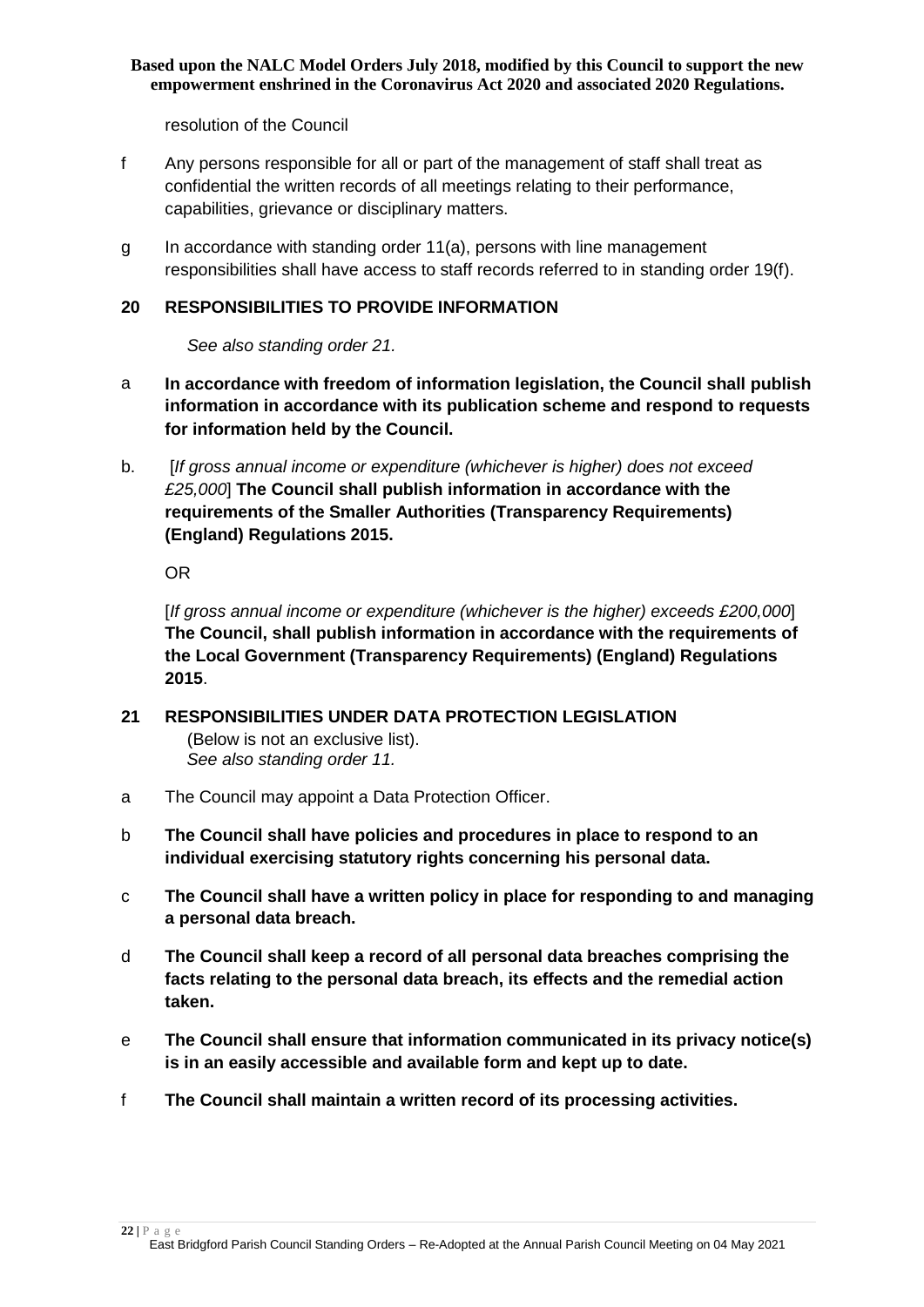#### <span id="page-22-0"></span>**22. RELATIONS WITH THE PRESS/MEDIA**

a Requests from the press or other media for an oral or written comment or statement from the Council, its councillors or staff shall be handled in accordance with the Council's policy in respect of dealing with the press and/or other media.

#### <span id="page-22-1"></span>**23 EXECUTION AND SEALING OF LEGAL DEEDS**

*See also standing orders 15(b)(xii) and (xvii).*

a A legal deed shall not be executed on behalf of the Council unless authorised by a resolution.

**Subject to standing order 23(a), any two councillors may sign, on behalf of the Council, any deed required by law and the Proper Officer shall witness their signatures.**

*The above is applicable to a Council without a common seal.*

## <span id="page-22-2"></span>**24 COMMUNICATING WITH DISTRICT AND COUNTY OR UNITARY COUNCILLORS**

- a An invitation to attend a meeting of the Council shall be sent, together with the agenda, to the ward councillor(s) of the District and County Council OR Unitary Council representing the area of the Council.
- b Unless the Council determines otherwise, a copy of each letter sent to the District and County Council OR Unitary Council shall be sent to the ward councillor(s) representing the area of the Council.

## <span id="page-22-3"></span>**25 RESTRICTIONS ON COUNCILLOR ACTIVITIES**

- a. Unless duly authorised no councillor shall:
	- i. inspect any land and/or premises which the Council has a right or duty to inspect; or
	- ii. issue orders, instructions or directions.

## <span id="page-22-4"></span>**26 STANDING ORDERS GENERALLY**

- a All or part of a standing order, except one that incorporates mandatory statutory or legal requirements, may be suspended by resolution in relation to the consideration of an item on the agenda for a meeting.
- b A motion to add to or vary or revoke one or more of the Council's standing orders, except one that incorporates mandatory statutory or legal requirements, shall be proposed by a special motion, the written notice by at least 3 councillors to be given to the Proper Officer in accordance with standing order 9.
- c The Proper Officer shall provide a copy of the Council's standing orders to a